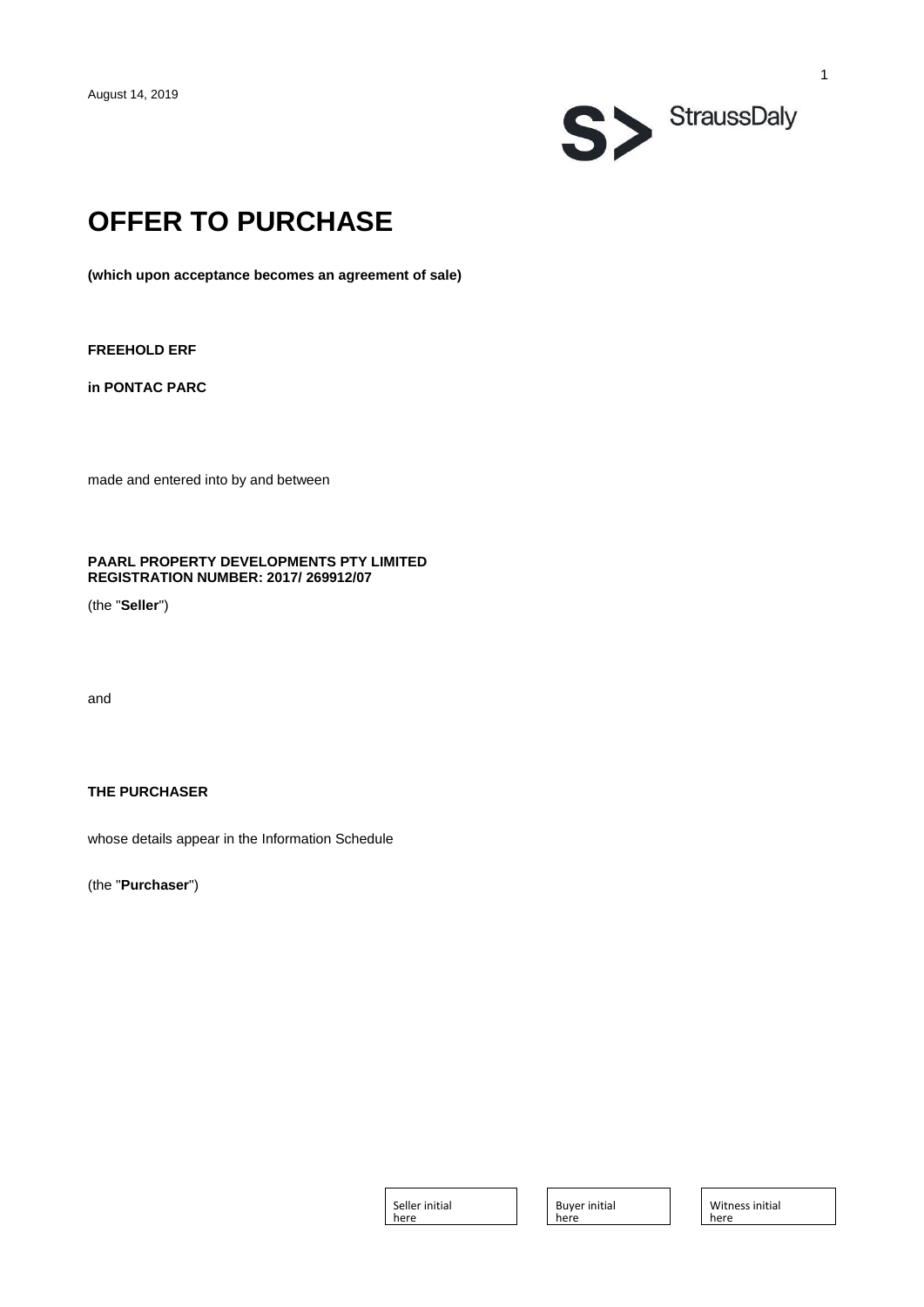|                |                                                             |                    | <b>INFORMATION SCHEDULE</b>               |         |  |
|----------------|-------------------------------------------------------------|--------------------|-------------------------------------------|---------|--|
| $\mathbf{1}$ . | <b>Seller's Details</b>                                     |                    |                                           |         |  |
|                | Full Name                                                   |                    | PAARL PROPERTY DEVELOPMENTS PTY LIMITED   |         |  |
|                | Registration No.                                            |                    | 2017/269912/07                            |         |  |
|                | Seller's Address (domicilium citandi et                     |                    | 1 Richeford Circle                        |         |  |
|                | executandi address)                                         |                    | Ridgeside Office Park                     |         |  |
|                |                                                             |                    | Umhlanga                                  |         |  |
|                |                                                             |                    | 4319                                      |         |  |
|                | Office No.                                                  |                    | 031 536 8004                              |         |  |
|                | E-mail                                                      |                    | Sean@collinsprop.co.za                    |         |  |
|                | Authorised                                                  | Full names         | SH Meekers or KA Searle                   |         |  |
|                | Signatory                                                   | Address            | 1 Richeford Circle                        |         |  |
|                |                                                             |                    | Ridgeside Office Park                     |         |  |
|                |                                                             |                    | Umhlanga                                  |         |  |
|                |                                                             |                    | 4319                                      |         |  |
|                |                                                             | Telephone Nos.     | Work: 031 536 8004                        |         |  |
|                | VAT No.                                                     |                    | 4510229125                                |         |  |
| 2.             | <b>Purchaser's Details</b>                                  |                    |                                           |         |  |
|                | Purchaser Type                                              |                    | Individual                                | Company |  |
|                | (*tick as applicable)                                       |                    | <b>Close Corporation</b>                  | Trust   |  |
|                | Full Name/s<br>Identity No./ Date of Birth/Registration No. |                    |                                           |         |  |
|                |                                                             |                    |                                           |         |  |
|                | Purchaser's Address (domicilium citandi                     |                    |                                           |         |  |
|                | et executandi address)                                      |                    | Work:                                     |         |  |
|                | Telephone Nos.                                              |                    | Home:                                     |         |  |
|                |                                                             |                    | Mobile:                                   |         |  |
|                | E-mail                                                      |                    |                                           |         |  |
|                | Marital Status (if an                                       |                    | Unmarried/married in COP/married out COP  |         |  |
|                | individual)                                                 | Other (specify_    |                                           |         |  |
|                |                                                             |                    | *select/complete whichever is applicable) |         |  |
|                |                                                             | If married in COP, |                                           |         |  |
|                |                                                             | name and Identity  |                                           |         |  |
|                |                                                             | No. of spouse      |                                           |         |  |
|                | Authorised                                                  | Address            |                                           |         |  |
|                | Signatory<br>(if                                            | Telephone Nos.     | Work:                                     |         |  |
|                | Purchaser a juristic                                        |                    | Home:                                     |         |  |
|                | person)                                                     |                    | Mobile:                                   |         |  |
|                | Purchaser's VAT/Income Tax No.                              |                    |                                           |         |  |
|                |                                                             |                    |                                           |         |  |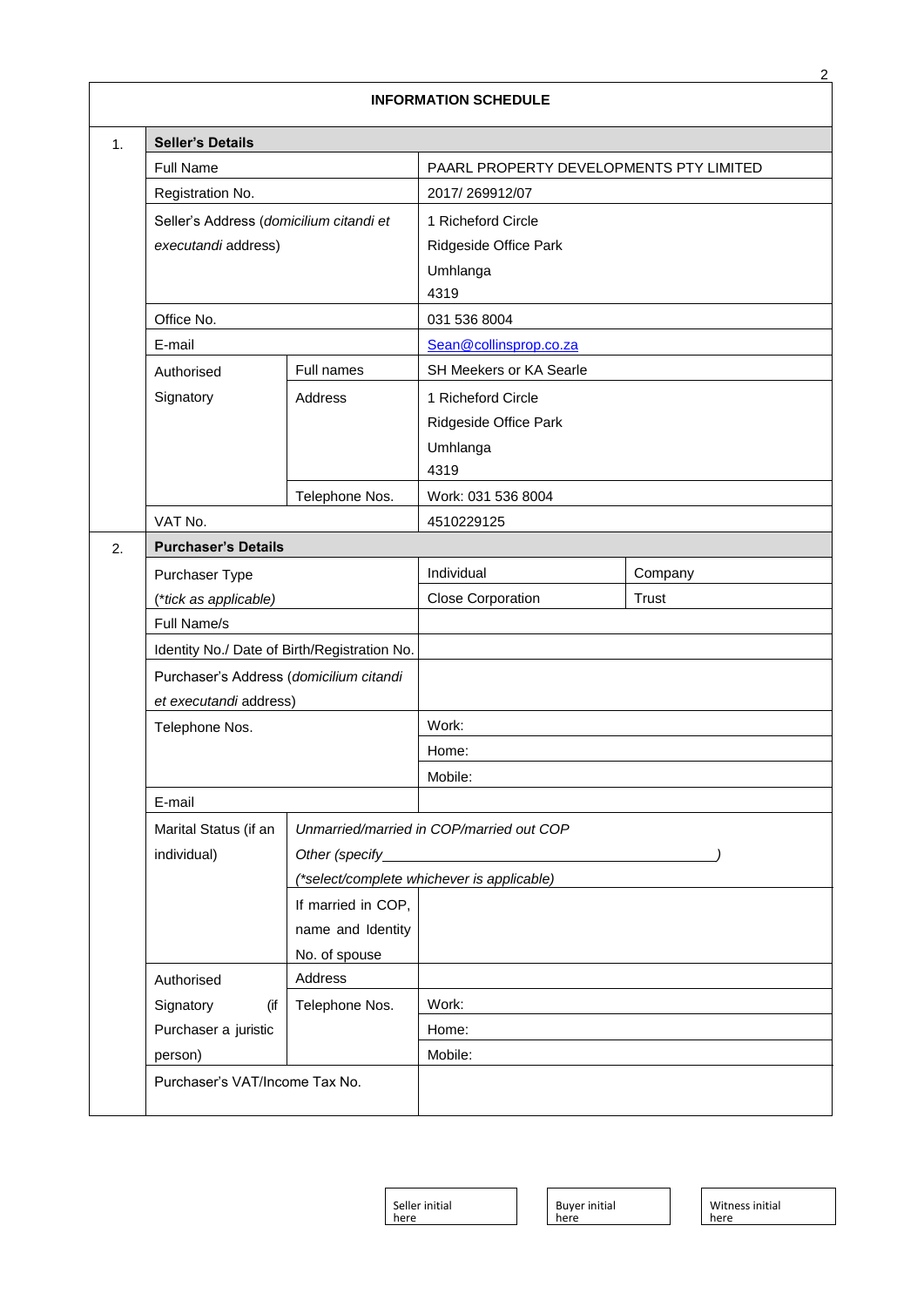| 3.  | <b>Purchase Price</b>                            |                                                                                                                |  |  |  |  |
|-----|--------------------------------------------------|----------------------------------------------------------------------------------------------------------------|--|--|--|--|
|     | <b>Total Purchase Price</b>                      | R 9,379,000.00 + VAT at 15% = R 10,785,850.00                                                                  |  |  |  |  |
|     | Deposit: minimum 10%                             | R                                                                                                              |  |  |  |  |
|     |                                                  | Payable in cash within seven (7) days of Signature Date                                                        |  |  |  |  |
|     | Balance of Purchase Price payable on<br>Transfer | R                                                                                                              |  |  |  |  |
|     | Guarantee Date for balance Purchase              | Within 21 (twenty one) days of request by Seller's conveyancers                                                |  |  |  |  |
|     | Price                                            | which request shall not be made before fulfilment of the                                                       |  |  |  |  |
|     |                                                  | conditions precedent contained in clause 4                                                                     |  |  |  |  |
| 4.  | <b>Property Description</b>                      |                                                                                                                |  |  |  |  |
|     |                                                  | Proposed Erf No. 15 being a Portion of Portion 10, a Portion of the Farm Van Wyks Rivier No 787, in the        |  |  |  |  |
|     | annexed hereto marked as "A"                     | Drakenstein Municipality, Division of Paarl being the erf identified on the subdivision/site development plans |  |  |  |  |
|     | <b>Estimated Monthly Property Owners'</b>        | R 4,469.00                                                                                                     |  |  |  |  |
|     | Association Levies (excluding rates)             |                                                                                                                |  |  |  |  |
| 5.  | <b>Occupation</b>                                | <b>On Transfer</b>                                                                                             |  |  |  |  |
| 6.  | <b>Transfer Date (anticipated)</b>               |                                                                                                                |  |  |  |  |
| 7.  | <b>Mortgage Loan</b>                             |                                                                                                                |  |  |  |  |
|     | Date for loan approval                           | 30 (thirty) days from Signature Date with any extensions at the                                                |  |  |  |  |
|     |                                                  | Seller's discretion                                                                                            |  |  |  |  |
|     | Loan amount required                             | R                                                                                                              |  |  |  |  |
| 8.  | <b>Estate Agent's Details</b>                    |                                                                                                                |  |  |  |  |
|     | Agency Name                                      |                                                                                                                |  |  |  |  |
|     | VAT No.                                          |                                                                                                                |  |  |  |  |
|     | <b>Contact Name</b>                              |                                                                                                                |  |  |  |  |
|     | Mobile No.                                       |                                                                                                                |  |  |  |  |
| 9.  | <b>Commission</b>                                | 3,5% (VAT exclusive) of the Purchase Price, being                                                              |  |  |  |  |
|     |                                                  | R 328,265.00 (VAT exclusive)                                                                                   |  |  |  |  |
| 10. | <b>Surety Details</b>                            |                                                                                                                |  |  |  |  |
|     | <b>Full Name</b>                                 |                                                                                                                |  |  |  |  |
|     | Identity No./Date of Birth                       |                                                                                                                |  |  |  |  |
|     | Surety's Address (domicilium citandi et          |                                                                                                                |  |  |  |  |
|     | executandi address)                              |                                                                                                                |  |  |  |  |
|     |                                                  |                                                                                                                |  |  |  |  |
|     |                                                  |                                                                                                                |  |  |  |  |

3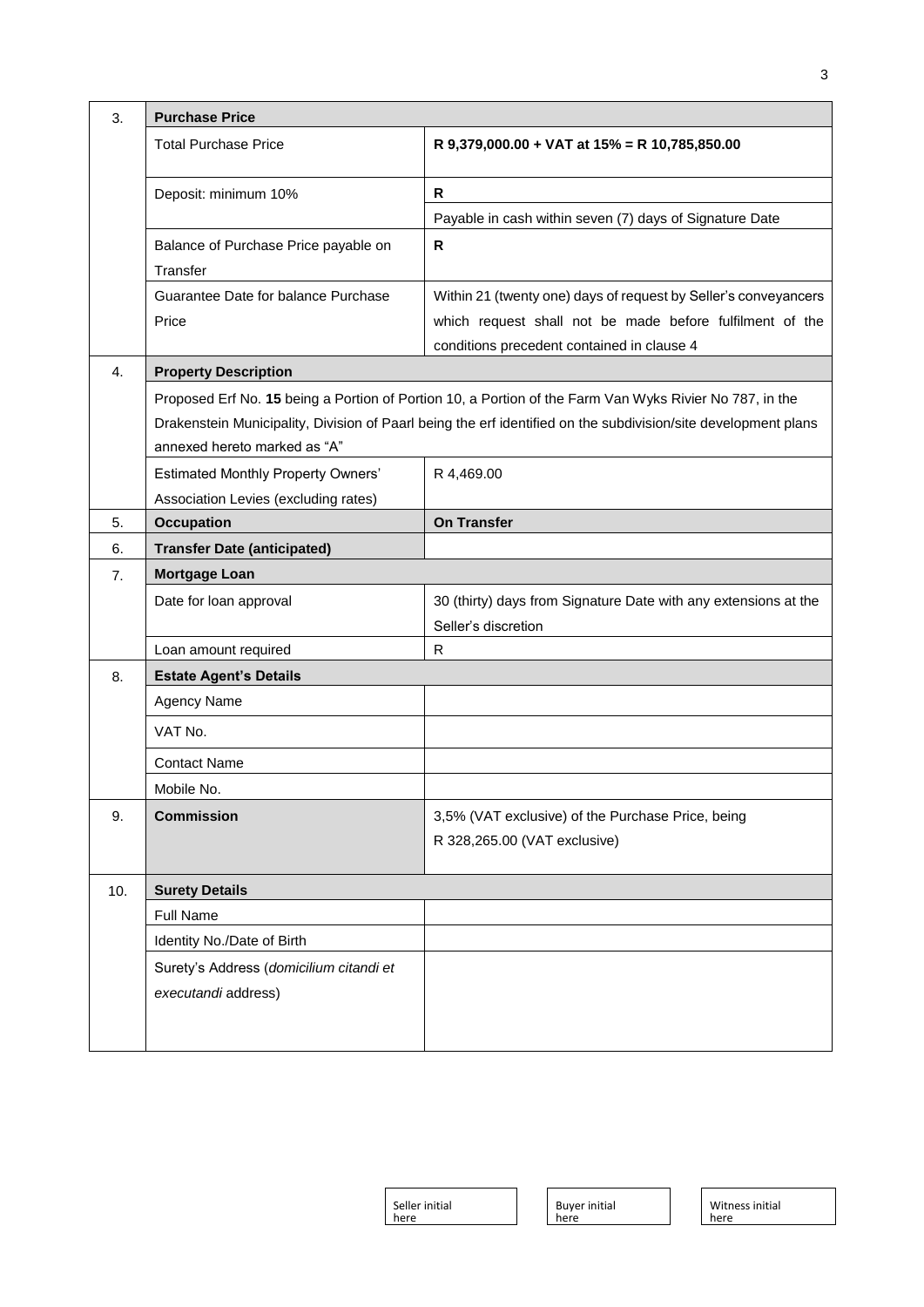| 11.                   | <b>Seller's Conveyancers</b>                     |                                                                                         |  |  |  |
|-----------------------|--------------------------------------------------|-----------------------------------------------------------------------------------------|--|--|--|
|                       | Firm's Name                                      | <b>Strauss Daly Attorneys</b><br>13th Floor, Touchstone House, 7 Bree Street, Cape Town |  |  |  |
|                       | <b>Contact Person</b>                            | Shelley Feldman                                                                         |  |  |  |
|                       | Contact No. and Email                            | (021) 410 2200                                                                          |  |  |  |
|                       |                                                  | sfeldman@straussdaly.co.za                                                              |  |  |  |
|                       | <b>Trust Account Details</b>                     | Account Holder: STRAUSS DALY INC                                                        |  |  |  |
|                       |                                                  | Bank: STANDARD BANK                                                                     |  |  |  |
|                       |                                                  | Account No. 070 404 356                                                                 |  |  |  |
|                       |                                                  | Branch Code: 020 909                                                                    |  |  |  |
|                       |                                                  | Branch Name: THIBAULT SQUARE                                                            |  |  |  |
|                       |                                                  | Swift Code: SBZAZAJJ                                                                    |  |  |  |
|                       |                                                  | Reference: Erf 15 Pontac/(Surname)                                                      |  |  |  |
| 12.                   | <b>Principal Agent</b>                           | Lazercor Developments (Pty) Ltd                                                         |  |  |  |
| 13.                   | Offer Expiry Date and Time (21 days              | H<br>19                                                                                 |  |  |  |
|                       | after purchaser signature)                       |                                                                                         |  |  |  |
| 14.                   | List of Annexures forming part of this agreement |                                                                                         |  |  |  |
|                       | Annexure A                                       | Subdivision Plan                                                                        |  |  |  |
| Annexure B            |                                                  | Site Development Plan                                                                   |  |  |  |
|                       | Annexure C                                       | Design Manual including Landscape Master Plan                                           |  |  |  |
| Annexure D<br>("POA") |                                                  | Property Owners Association Constitution and Conduct Rules                              |  |  |  |
|                       | Annexure E                                       | Suretyship                                                                              |  |  |  |

## **CONSUMER PROTECTION ACT NOTICE**

- In complying with the Consumer Protection Act, No. 68 of 2008, terms of the agreement that purport to **limit the Seller's risk or liability, constitute an assumption of risk or liability on the part of the Purchaser, obligate the Purchaser to indemnify the Seller or any other party, or purport to be an acknowledgment of fact by the Purchaser, have been printed in bold in order to ensure that the Purchaser is aware of the contents thereof.**
- **It is further recommended that:**
	- **the Purchaser carefully reads this agreement (and its Annexures);**
	- **the Purchaser consults a suitably qualified person to assist the Purchaser in the interpretation and conclusion of this agreement; and**
	- **the Purchaser advises the Seller in writing of any information furnished to the Purchaser in a manner or form which the Purchaser deems not to be plain and understandable language.**

| Seller initial | <b>Buyer initial</b> | Witness initial |
|----------------|----------------------|-----------------|
| Here           | here                 | here            |
|                |                      |                 |

The Purchaser hereby offers to purchase the Property from the Seller on the terms set out in the Information Schedule and

| Seller initial | Buyer initial | Witness initial |
|----------------|---------------|-----------------|
| here           | here          | here            |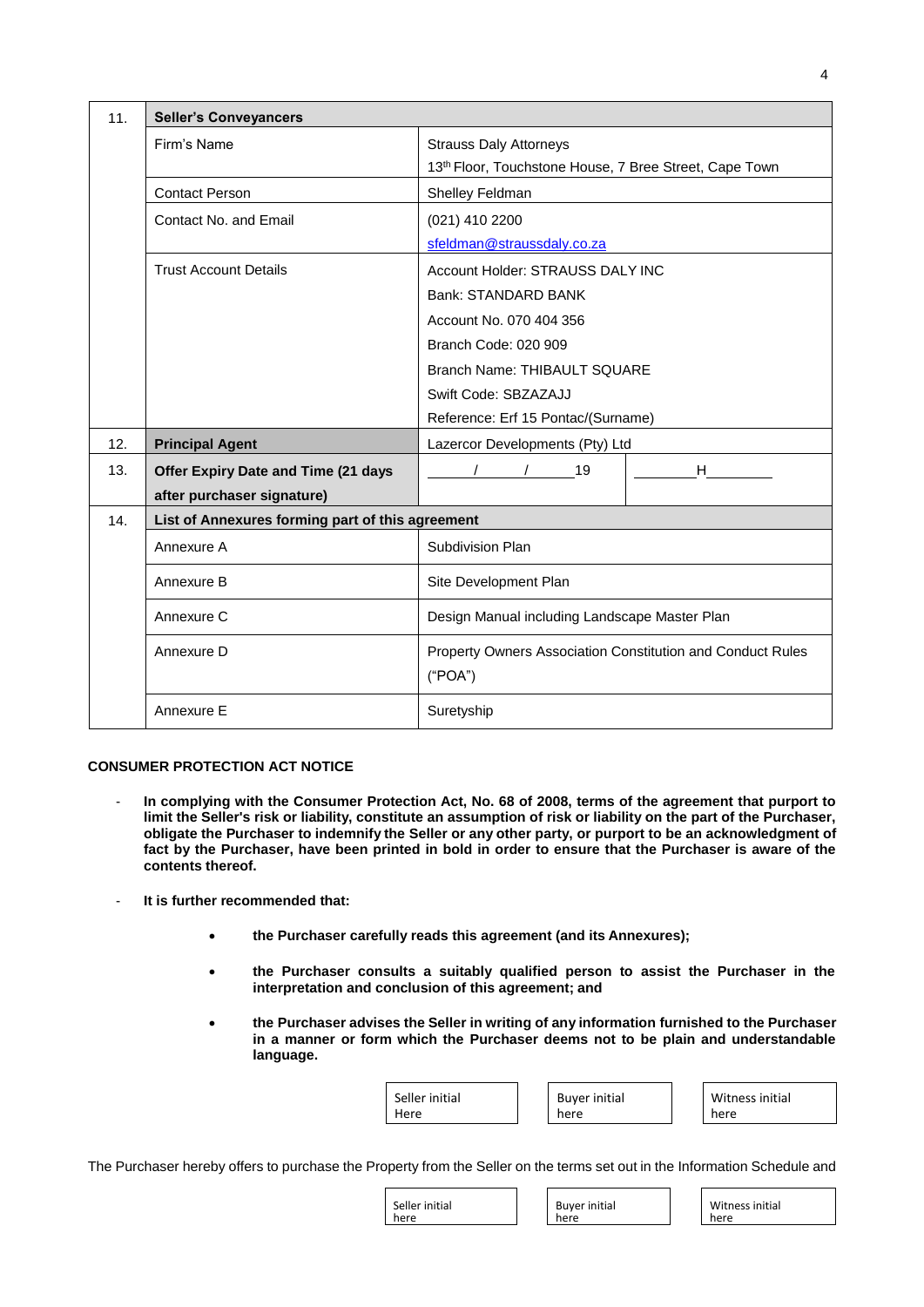as set out in the terms and conditions below. Upon acceptance of this offer by the Seller, this shall become a binding agreement of sale.

# **1. INTRODUCTION**

# **PREAMBLE:**

#### **WHEREAS:**

- (a) The Seller intends to subdivide and develop Portion 10, a Portion of the Farm Van Wyks Rivier No 787, in the Drakenstein Municipality, Division of Paarl (hereinafter referred to as "the Land").
- (b) The Drakenstein Municipality has approved the subdivision of the Land into individual erven in accordance with the subdivision plan annexed hereto marked Annexure "A", subject to certain conditions.
- (c) The Seller will service the Land with sewerage, water supply, electricity and stormwater drainage, as indicated on the Site Development Plan marked "B".
- (d) The Development will be a business and light industrial park incorporating offices, light industry, commercial and industrial components with the ownership of all roads, internal services, open spaces and waterbodies vesting in the POA, except for electrical services which will vest in the Drakenstein Municipality.
- (e) A Property Owners Association to promote the communal interests of the owners in the Development with compulsory membership will be established.
- (f) The Seller has agreed to sell and the Purchaser has agreed to purchase the Property as specified in Item 4 of the Schedule as shown on the subdivision plan annexed hereto (hereinafter referred to as "the Property").

#### **2. DEFINITIONS**

In this agreement, the following words shall, unless otherwise stated or inconsistent with the context in which they appear, bear the following meanings and other words derived from the same origins (that is, cognate expressions) shall have corresponding meanings:

2.1. "**agreement**" means this sale agreement, including all annexures, addenda, or written amendments;

| Seller initial |  |
|----------------|--|
| here           |  |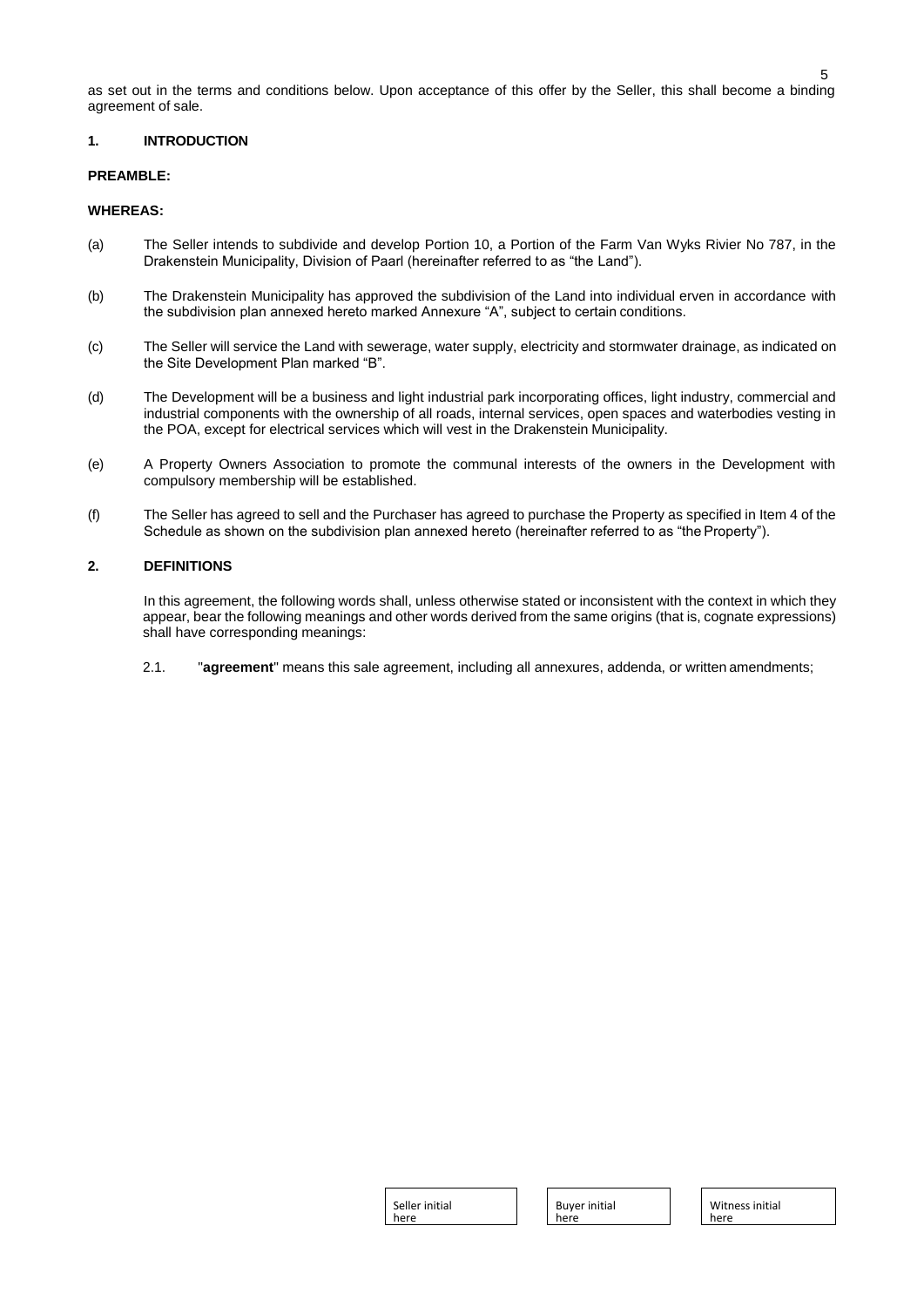- 2.1. "**Anticipated Transfer Date**" means the date specified in item 6 of the Information Schedule;
- 2.2. "**Approvals**" means the final approval by the relevant competent authorities (and where an appeal has been lodged against an approval, such approval shall become final upon the determination of such appeal);
- 2.3. "**Association**" means Pontac Parc Property Owners Association;
- 2.4. "**Best Endeavours**" means as being a more onerous obligation than "reasonable endeavours" and shall include doing everything known to be usual, necessary and proper for ensuring the expeditious success of the endeavour while prioritising the interest of the person to whom the obligation is owed. It does not imply that a party should put itself in a commercially detrimental position, but it does, however, include that everything that can be done should be done. All courses of action must be pursued which have the greatest chance of achieving the contracted results;
- 2.5. "**Business Day**" means a day which is not a Saturday, Sunday or a public holiday in the Republic of South Africa;
- 2.6. "**Common Property**" means such parts of the Development that do not form part of a Land Unit, private roads and private open spaces, and as more fully described in the Constitution;
- 2.7. "**Constitution"** means the Association's constitution, including all rules made thereunder, a copy of the which is attached as Annexure "D";
- 2.8. "**Consumer Protection Act**" means the Consumer Protection Act 68 of 2008;
- 2.9. "**Conditions Precedent**" means as set out in clause 4;
- 2.10. "**Conveyancers**" means as described in item 11 of the Information Schedule;
- 2.11. "**Development**" means the proposed development known as Pontac Parc, as more fully shown on the Site Development Plan;
- 2.12. **"Development Approvals"** means approval of the Development from the Local Authority and Provincial Government if applicable;
- 2.13. **"Design Manual**" means the architectural design manual controlling and detailing all aspects of architectural design and landscaping of all erven within the Development, as amended from time to time in terms of the Constitution or as required by the Local Authority or the Seller;
- 2.14. "**Estate Agent**" means as described in item 8 of the Information Schedule;
- 2.15. "**Information Schedule**" means the covering schedule appearing at the start of this agreement;
- 2.16. "**Land**" means the land being Portion 10, a Portion of the Farm Van Wyks Rivier No 787, in the Drakenstein Municipality, Division of Paarl, on which the development will be undertaken;
- 2.17. "**Landscaping Plan**" means the landscaping plan, as amended from time to time in terms of the Constitution, which is attached to the Constitution; or as required by the Local Authority or theSeller;
- 2.18. **Land Unit**" means a piece of land registered or capable of being registered in a deeds registry;
- 2.19. "**Local Authority**" means the Drakenstein Municipality, and any other authority having jurisdiction over the Development;
- 2.20. "**Levies**" means the monthly levies raised by Association in terms of the Constitution, the estimated levies being as set out in item 4 of the Information Schedule;
- 2.21. "**Occupation Date**" means the date of Transfer;
- 2.22. "**Plans**" means the draft subdivision plans to be registered simultaneously with the transfer;
- 2.23. "**Purchase Price**" means the purchase price of the Property as recorded in item 3 of the Information Schedule;

| Seller initial |  |
|----------------|--|
| here           |  |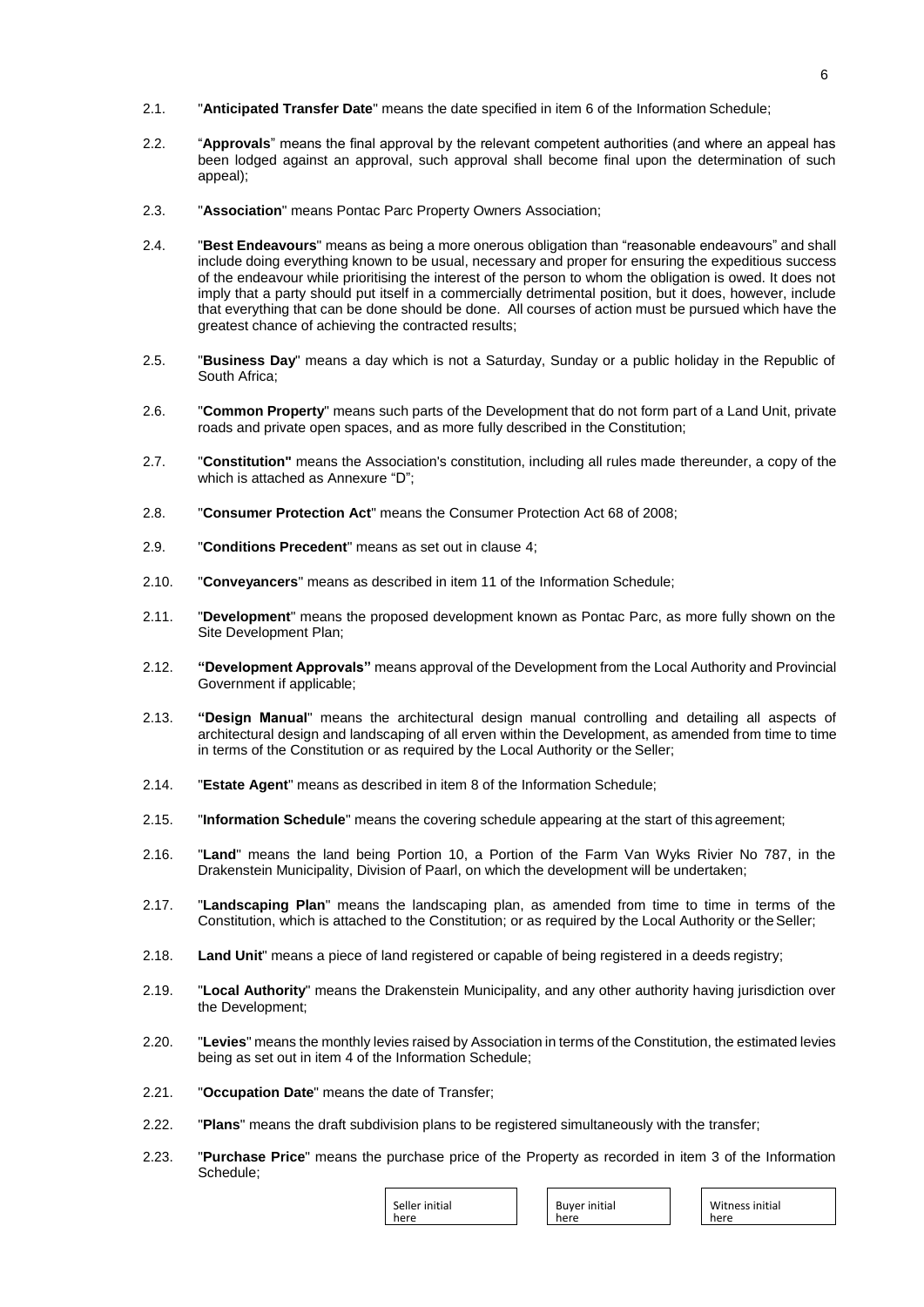- 2.24. "**Prime Rate**" means the rate of interest per annum which is equal to Investec Bank Limited's published prime lending rate of interest per annum compounded monthly in arrear, charged by the said bank on the unsecured overdraft current accounts from time to time In the case of a dispute as to the rate so payable, the rate shall be certified by any manager or assistant manager, whose appointment it will not be necessary to prove, of any branch of the said bank, whose certificate shall be prima facie proof thereof;
- 2.25. "**Principal Agent**" means as described in item 12 of the Information Schedule, or such other Principle Agent appointed from time to time by the Seller, in its discretion, who has full authority and obligation to act in terms of this agreement on behalf of the Seller;
- 2.26. "**Property**" means the subdivided portion as described in item 4 of the Information Schedule, which forms the subject matter of this agreement;
- 2.27. "**Seller**" means as described in the Information Schedule, being the developer of the Development, and its successors-in-title;
- 2.28. "**Site Development Plan**" means the draft plan depicting the Development, including the subdivision of all erven thereon, including the Property, attached as Annexure "B";
- 2.29. "**Signature Date**" means the date upon which this agreement is signed by the party who signs same last in time;
- 2.30. "**Transfer**" means registration of transfer of the Property into the name of the Purchaser in the Deeds Office;
- 2.31. "**Transfer Date**" means the date of Transfer; and
- 2.32. "**VAT**" means value-added tax from time to time in terms of the Value Added Tax Act No. 89 of 1991.

# **3. SALE**

The Purchaser hereby offers to purchase from the Seller the Property, which upon acceptance, the Seller agrees to sell on the terms and conditions set out in this agreement.

## **4. CONDITIONS PRECEDENT**

- 4.1. This agreement, save for this clause 4 which is immediately applicable, is subject to the fulfilment of the following conditions precedent, namely that:
	- **4.1.1. if this agreement is subject to the condition precedent that the Purchaser is granted a mortgage loan, for the amount specified in item 7 of the Information Schedule by a financial institution:**
		- **4.1.1.1. the mortgage loan shall be approved by the later of the date specified in item 7 of the Information Schedule or such extended period as the Seller in its sole discretion may notify the Purchaser in writing; the loan shall be unconditional subject to (i) such conditions as may be reasonably imposed by the mortgagee, (ii) such conditions as may be reasonably approved by the Seller, (iii) Transfer of the Property to the Purchaser and (iv) registration of an appropriate mortgage bond over the Property;**
		- **4.1.1.2. this condition precedent shall be deemed to have been fulfilled upon the written advice given by the lender to the Seller, or to the Estate Agent or to the Purchaser that it has made an offer of a mortgage loan to the Purchaser which offer has been accepted by the Purchaser. The Purchaser warrants that he has sufficient income to qualify for the mortgage loan amount specified in item 7 of the Information Schedule;**
		- **4.1.1.3. in the event that this Agreement is subject to the National Credit Act 34 of 2005, the Purchaser warrant that:**
			- **4.1.1.3.1 Once the Mortgage bond is approved and the pre-agreement statement and quotation is accepted, the Purchaser shall not do anything that may causes the Purchaser to become**

| Seller initial | Buyer initial | Witness initial |
|----------------|---------------|-----------------|
| here           | here          | here            |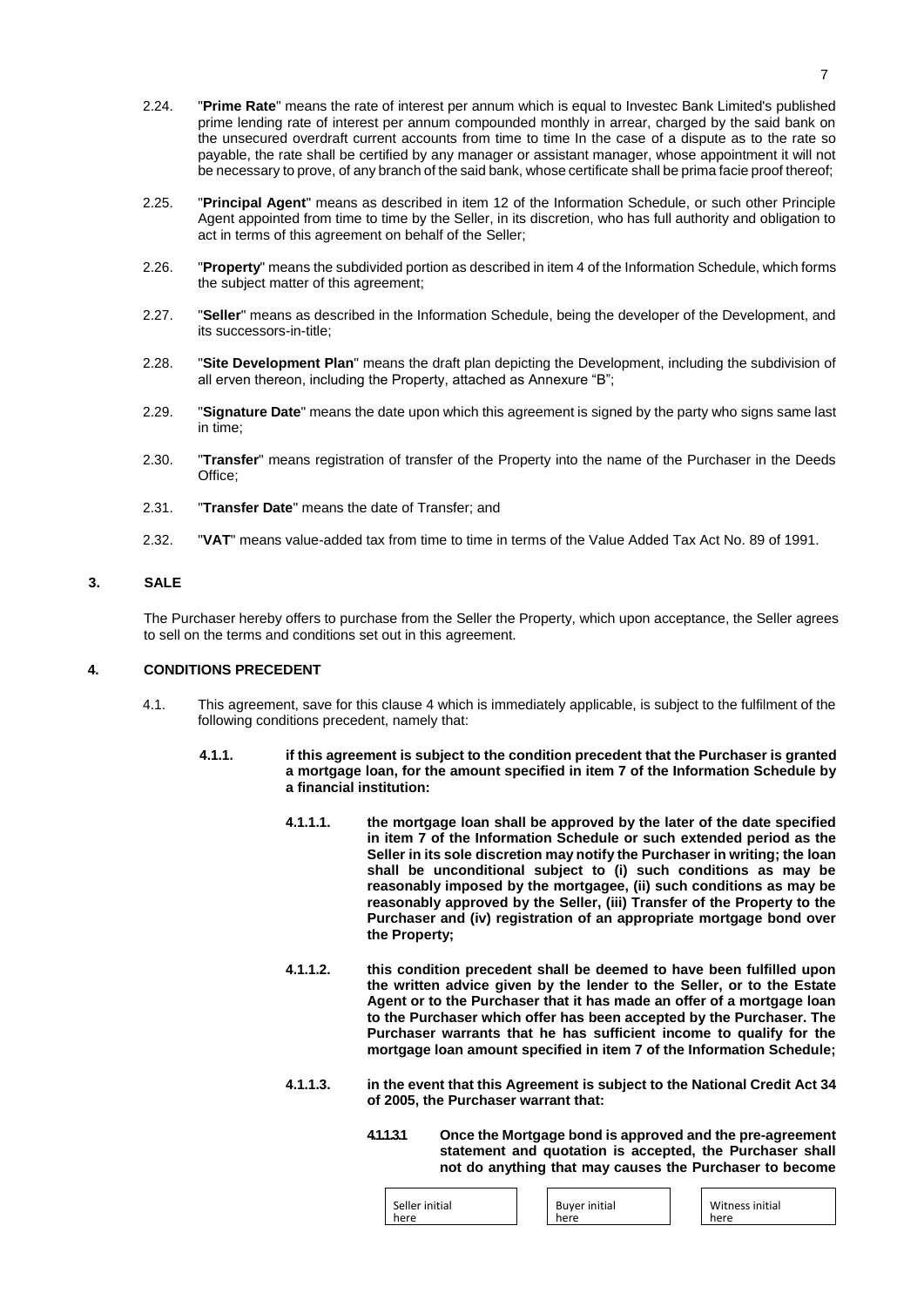**over-indebted in terms of the National Credit Act or cause the bank to withdraw the Mortgage bond approval.**

- **4.1.1.3.2 The Purchaser shall not do anything between the date of acceptance of the pre-agreement statement and quotation and the registration of the Mortgage bond which may cause the Purchaser's financial situation to deteriorate.**
- **4.1.1.3.3 At the time of signature of this Agreement, the Purchaser is not:**
	- **(1) over-indebted and/or**
	- **(2) subject to debt review and/or**
	- **(3) subject to an administration order.**
- **4.1.2. by no later than 1 April 2020, or within such extended period as the Seller in its sole discretion may notify the Purchaser in writing, that the Seller achieves sufficient sales of Land Units within the Development so as to satisfy the Seller in its sole discretion that the Development is commercially viability; and**

**4.1.3. by no later than 1 April 2020, or within such extended period as the Seller in its sole discretion may notify the Purchaser in writing, that it has secured a loan from a financial institution to fund the Development; and**

| Seller initial<br>here | <b>Buver initial</b><br>here | Witness initial<br>Here |
|------------------------|------------------------------|-------------------------|

**4.1.4. by no later than 1 April 2020, or within such extended period as the Seller in its sole discretion may notify the Purchaser in writing, that the Seller has obtained Development Approval.**

| Seller initial | <b>Buyer initial</b> | Witness initial |
|----------------|----------------------|-----------------|
| here           | here                 | Here            |

- 4.2. The parties shall use their respective Best Endeavours, where it is within their respective power and control to do so, to procure the fulfilment of the conditions precedent and undertake to sign all documentation and do all things as reasonably necessary for this purpose.
- 4.3. Where a condition precedent is imposed for the benefit of a party, that condition precedent may be waived by him in a written notice to that effect given to the other party at any time before expiry of the relevant stated dates.
- 4.4. Unless the condition/s precedent are fulfilled or waived, as the case may be, by the stated dates or such later date/s as may be notified by the Seller, in writing, this agreement shall be of no force and effect, in which case the parties shall be restored, as near as possible, to the position in which they would have been had this agreement not been entered into and any deposit paid (with any interest accrued thereon), shall forthwith be repaid in full to the Purchaser.

# **5. PURCHASE PRICE**

- 5.1. The Purchaser shall pay the Purchase Price, without deduction or set-off, free of bank charges, in South African currency, as follows:
	- 5.1.1. a deposit in the amount recorded in item 3 of the Information Schedule payable by the date specified, to the Conveyancers, in trust, to be invested by them with a registered financial institution. Should the Purchaser fail to timeously pay the deposit, the Seller shall be

| Seller initial<br>here | <b>Buyer initial</b><br>here | Witness initial<br>here |
|------------------------|------------------------------|-------------------------|
|                        |                              |                         |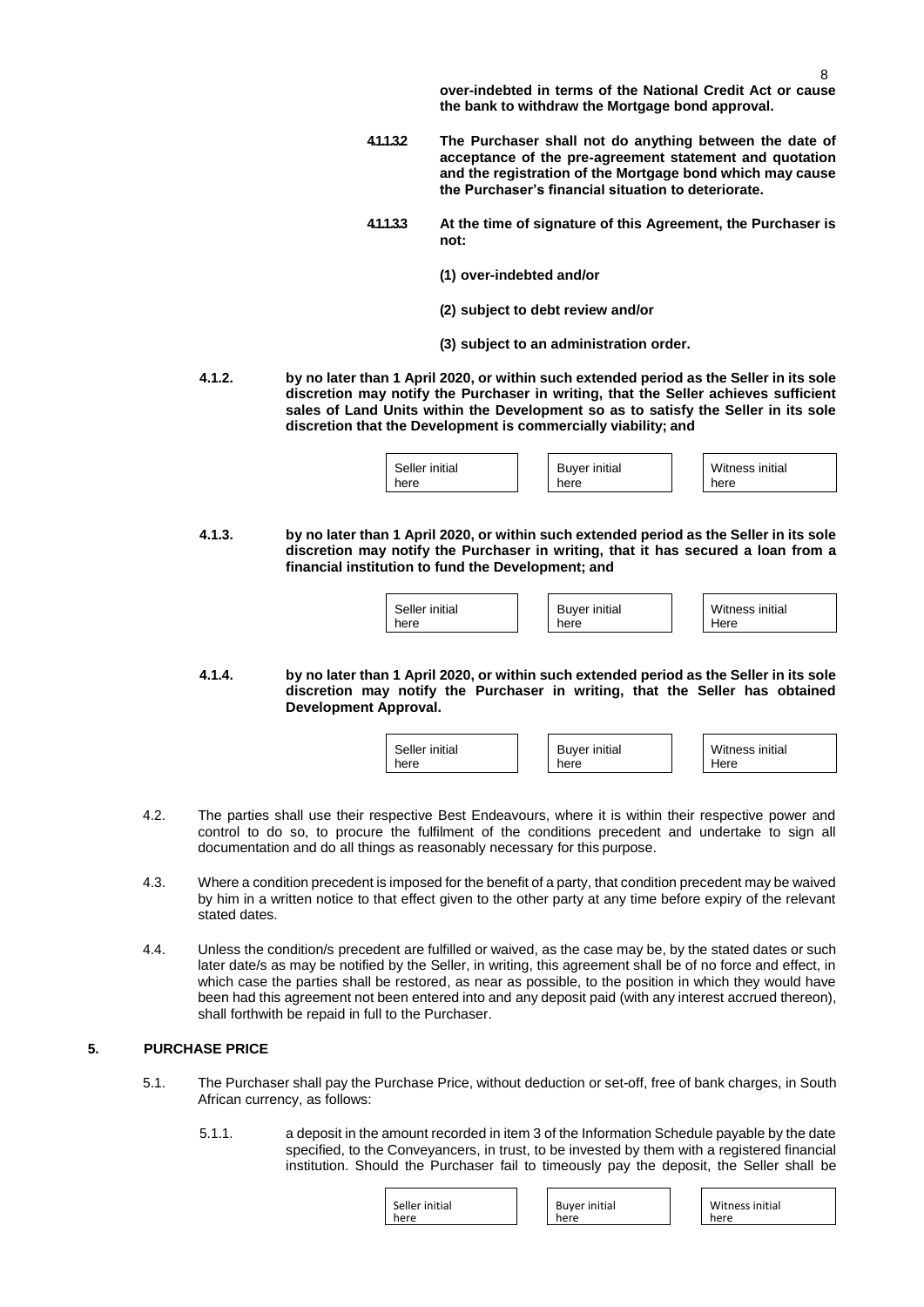immediately entitled to cancel this agreement by giving written notice to the Purchaser (costs caused by the cancellation being for the Purchaser's account);

- 5.1.2. the balance of the Purchase Price in the amount recorded in item 3 of the Information Schedule on the Transfer Date.
- 5.2. The provisions of clause 5.1 shall constitute authority given by the Purchaser to the Conveyancers in terms of section 78(2A) of the Attorneys Act 53 of 1997, to invest any amounts paid on account of the Purchase Price.
- 5.3. Interest earned from the investment of the Purchase Price shall accrue to the Purchaser and the capital shall be paid to the Seller on the Transfer Date.
- 5.4. The Purchaser shall within 21 (twenty one) days of the Conveyancers request issue a guarantee by a registered financial institution, in a form reasonably acceptable to the Seller's Conveyancers, to make the payment of the balance of the Purchase Price on the Transfer Date against registration of transfer of the Property to the Purchaser.
- 5.5. The Purchaser will be required to comply with the Financial Intelligence Centre Act No. 38 of 2001 **and consequently:**
	- **5.5.1. acknowledges that deposit payable by the Purchaser cannot be invested and accordingly, interest cannot accrue thereon, until such time as the said requirements have been met; and**
	- **5.5.2. hereby renounces any claim for interest, where the claim arises from the Seller's Conveyancers being unable to invest the deposit (or any other monies) as a result of the Purchaser not having properly complied with the said requirements.**

| Seller initial | <b>Buyer initial</b> | Witness initial |
|----------------|----------------------|-----------------|
| here           | Here                 | Here            |
|                |                      |                 |

#### **6. POSSESSION AND OCCUPATIONAL INTEREST**

- 6.1. Possession and vacant occupation of the Property shall be given by the Seller and taken by the Purchaser on Transfer.
- 6.2. Until the Transfer Date, the Purchaser shall:
	- 6.2.1. not sell, let, or in any other manner dispose of or part with the Property or any of its rights thereto without the Seller's prior written consent. If granting consent, which the Seller is not obliged to do, the Seller shall be entitled to impose such reasonable conditions as it deems necessary; or
	- 6.2.2. not do or permit to be done any act, matter or thing as a result of which any insurance policy held by the Seller in respect of the Property is rendered void or voidable or as a result of which any premiums are increased; and
	- 6.2.3. be responsible for all costs of electricity and water consumed;
	- 6.2.4. be bound by the Constitution and all rules of the Association and be liable for the payment of levies with effect from the possession date as if he were a member thereof.

## **7. TRANSFER**

- 7.1. Transfer of the Property shall be registered by the Conveyancers on or as soon as is reasonably possible after the Anticipated Transfer Date subject and entitled to:-
	- 7.1.1. such conditions or servitudes as are mentioned or referred to in the current title deeds to the land; and
	- 7.1.2. the conditions of subdivision (if applicable), to the extent that they are (in the sole discretion

| Seller initial | <b>Buyer initial</b> | Witness initial |
|----------------|----------------------|-----------------|
| here           | here                 | here            |
|                |                      |                 |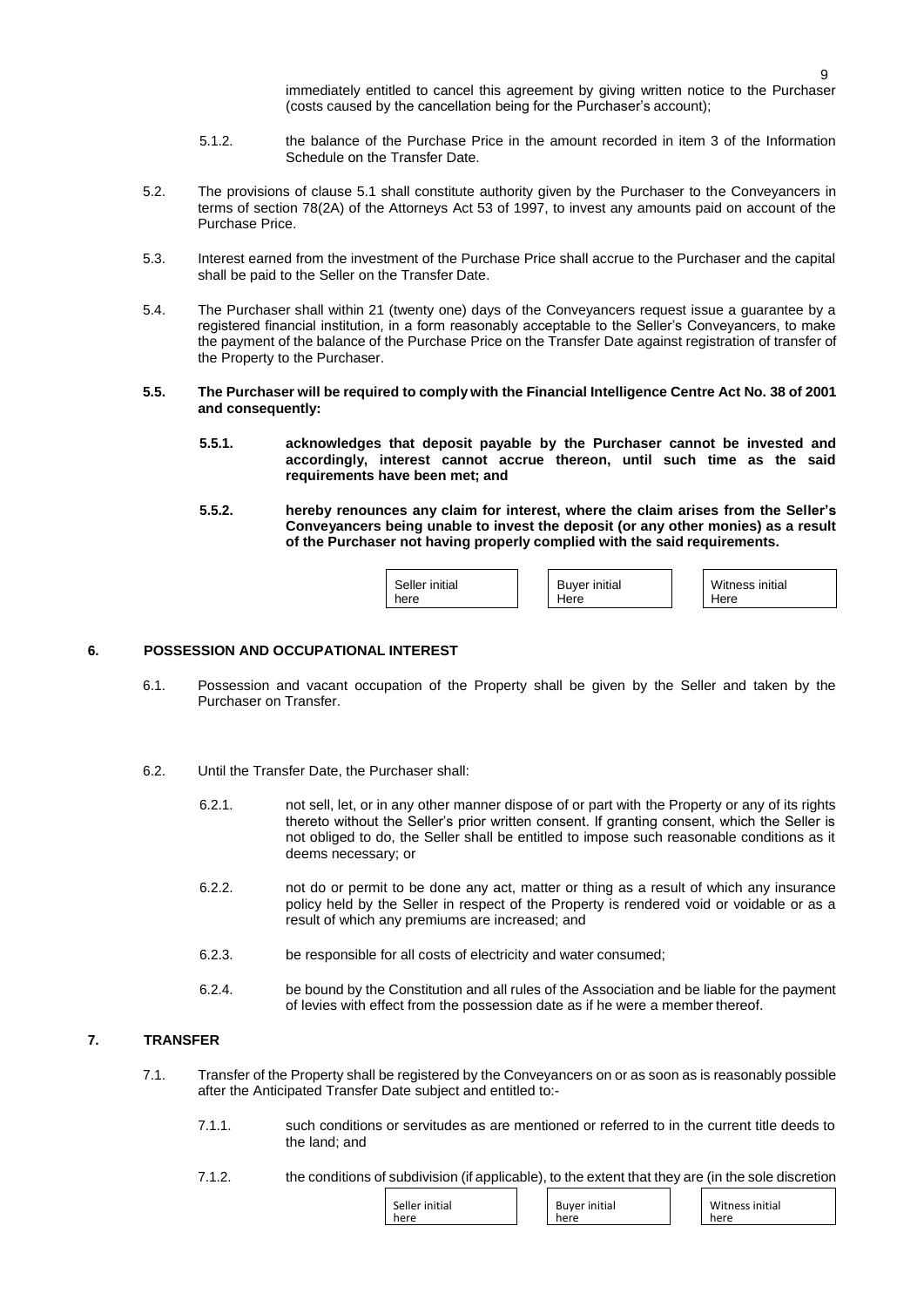- 7.1.3. the conditions contained in this agreement to the extent that they are (in the sole discretion of the Conveyancers) capable of registration.
- 7.2. The Seller shall not be liable in any manner if Transfer is delayed for whatever reason, and the Purchaser shall be obliged to take Transfer when it is tendered.
- 7.3. Transfer shall not be passed to the Purchaser until such time as the total Purchase Price and other amounts (including costs) due by the Purchaser have been paid in full, and/or payment thereof has been secured to the satisfaction of the Seller's Conveyancers.
- 7.4. The Purchaser shall within 14 (fourteen) days of request by the Conveyancers:
	- 7.4.1. pay all costs of Transfer, costs of all necessary affidavits, bank charges and all other costs and disbursements incurred in order to comply with this agreement and all requirements of law relating to the transfer of the Property together with VAT in respect of such costs;
	- 7.4.2. pay transfer duty and/or VAT, as applicable, calculated on the Purchase Price;
	- 7.4.3. sign all preliminary transfer documents; and
	- 7.4.4. if applicable, do all things and sign all documents required to ensure that the Purchaser's mortgage bond documentation and all ancillary documentation is satisfactorily and timeously signed and completed.
- 7.5. The Purchaser is liable for all bond registration and transfer costs.
- 7.6. It is recorded that in order to effect transfer of the Property, the Conveyancers shall be required to lodge, *inter alia*, a Transfer Duty Exemption Certificate, issued by SARS with the Deeds Registry. It is further recorded that SARS have adopted a policy of not issuing this certificate if any party to the transaction is in arrears with the payment of any amounts SARS believes is due to it, or otherwise not being in compliance with applicable tax laws. Should SARS refuse to issue a Transfer Duty Exemption Certificate in respect of the sale of the Property, in terms of this agreement, due to the fact that the Purchaser is in arrears with any payments to SARS or has otherwise not complied with any applicable tax laws, then in the event, the Purchaser shall be deemed to be in material breach of this agreement entitling the Seller to the remedies in terms of clause 9. Further, should there be any delay in the issue of the aforesaid Transfer Duty Exemption Certificate by SARS for any reason attributable to the Purchaser, then in that event, the Purchaser shall be deemed to be delaying the registration of transfer which shall entitle the Seller to claim mora interest from the Purchaser as contemplated in clause 7.7.
- 7.7. If the Transfer Date is delayed for any reason attributable to or occasioned by the Purchaser, then **the Purchaser shall pay to the Seller, monthly in advance, interest on the full Purchase Price at a rate of 2% (two percent) above the Prime Rate for the period of the delay. The Conveyancers'**  decision as to whether or not there is a delay, and as to whether or not such delay is attributable **to or occasioned by the Purchaser, and the calculation of interest, shall be final and binding on the parties.**

# **8. ACKNOWLEDGEMENTS BY PURCHASER**

The Purchaser acknowledges that:

- 8.1. the Property will form part of the Development and that the Purchaser has satisfied itself regarding the Constitution, the design manual, all rules, regulations, conditions and servitudes of whatever nature pertaining to the sale, ownership and use of the Property, and agrees to be bound thereby from the Occupation Date;
- **8.2. the Subdivision Plans have not yet been finally prepared or Approved, and that accordingly the exact and final boundaries and areas of the Property will be those shown on the Plans as finally Approved;**

| Seller initial | <b>Buyer initial</b> | Witness initial |
|----------------|----------------------|-----------------|
| here           | here                 | here            |
|                |                      |                 |
| Seller initial | <b>Buyer initial</b> | Witness initial |
| here           | here                 | here            |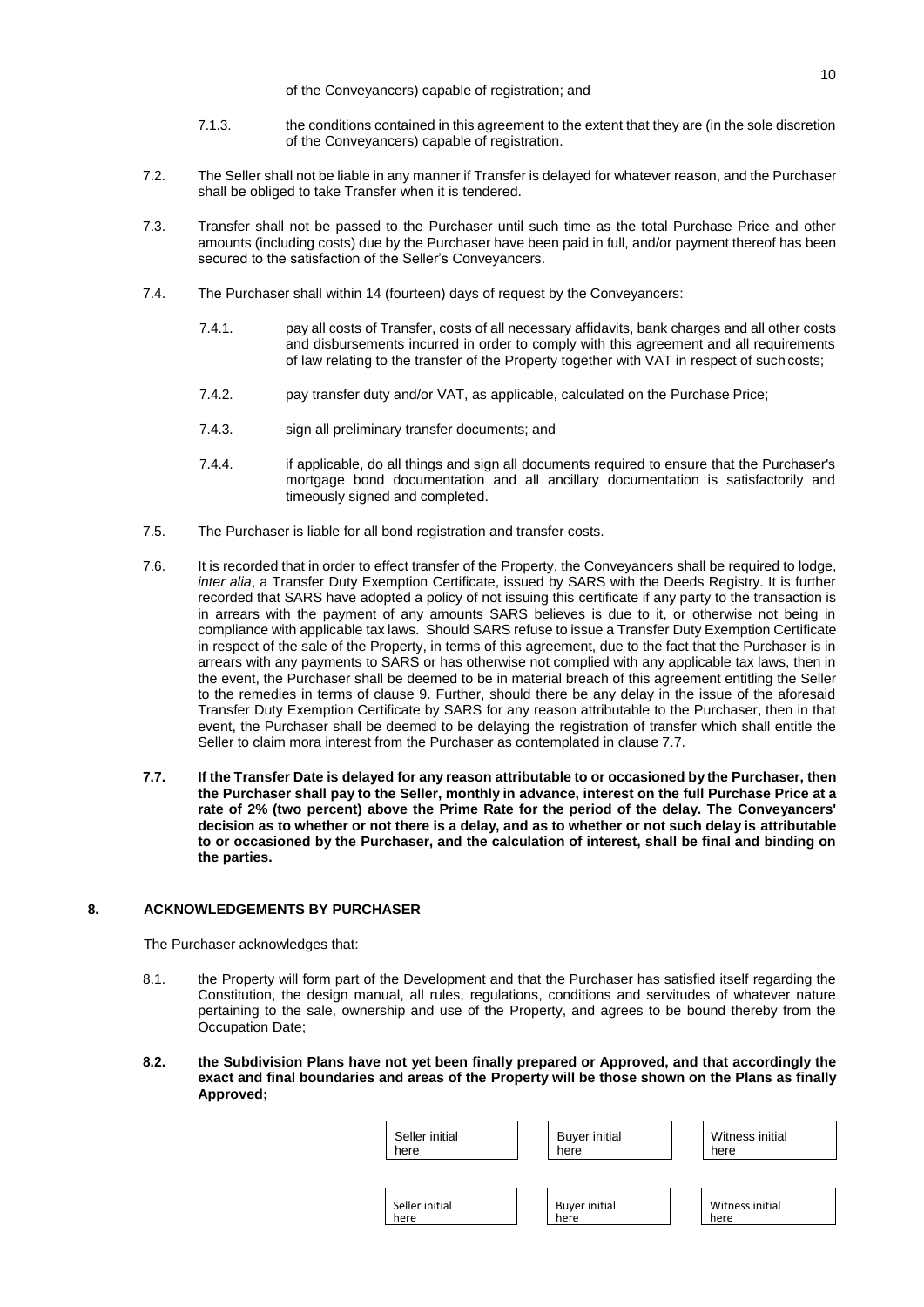8.3. he undertakes to accept transfer of the Property as may be redefined and re-numbered in the Site **Development Plan as finally approved by the Local Authority and the Surveyor-General;**

| Seller initial<br>here | <b>Buyer initial</b><br>here | Witness initial<br>here |
|------------------------|------------------------------|-------------------------|
|                        |                              |                         |

**8.4. he shall have no claims against the Seller for any delays in occupation or Transfer occasioned by any delay in obtaining the necessary Approvals for the Plans and/or for the Development;**

| Seller initial | <b>Buyer initial</b> | Witness initial |
|----------------|----------------------|-----------------|
| here           | here                 | here            |

- **8.5. transfer to the Purchaser of the Property may, in the discretion of the Seller, be simultaneous with transfers to other purchasers in the Development. Accordingly, lodgement of the Purchaser's transfer documents at the deeds office shall be entirely in the discretion of the Conveyancers and the Purchaser's obligation to pay occupational interest as provided for in clause 6.4.1 shall remain and be unaffected by any delay occasioned by the above;**
- **8.6. all artistic, architectural, photographic and other visual presentation material including brochures and pamphlets, used by the Seller or its agents in marketing and selling the Property have been prepared, distributed and shown as advertising material only, that the Seller shall not be bound thereby and the Purchaser shall have no claim in respect of any information stated therein or impression conveyed thereby, that no representation is thereby made by the Seller, and that the parties shall be bound by the terms contained in this agreement only;**

| Seller initial | <b>Buyer initial</b> | Witness initial |
|----------------|----------------------|-----------------|
| here           | here                 | here            |

- 8.7. he shall in no manner whatsoever interfere, including the giving of directions and instructions, with the contractors and/or sub-contractors employed by the Seller;
- 8.8. the Seller shall at its costs install the bulk sewerage, water and electrical reticulation, road network required to service the Property;
- 8.9. the Seller may be required to subdivide and/or rezone and/or consolidate any of the Land in which case the Purchaser agrees and undertakes not to object against any such subdivision and/or rezoning and/or consolidation;
- 8.10. warrants that the Purchaser is not currently (and will, at least until after Transfer not be) in default of any income or other tax law obligations to SARS which will serve to delay the obtaining of transfer duty receipt or exemption certificates from SARS or cause any financial institution granting any loan finance (if applicable) to the Purchaser, to withdraw the aforesaid finance offered; and
- **8.11. he has been provided sufficient opportunity to consider the terms of this agreement and that the agreement was concluded as a result of a process of negotiation between the parties.**
- 8.12. there will be a self-contained sewerage system independent of the Local Authority to provide sewer to the Property, which will be maintained by the HOA.

| Seller initial | <b>Buver initial</b> | Witness initial |
|----------------|----------------------|-----------------|
| here           | here                 | here            |

# **9. UNDERTAKINGS AND WARRANTIES BY THE SELLER**

- 9.1. The Seller undertakes that it will take all reasonable steps necessary to complete the Development substantially in accordance with the Site Development Plan by the Date of Transfer;
- 9.2. All undertakings hereby given to the Purchaser are personal to the Purchaser and cannot be alienated by it in any way.

| Seller initial | <b>Buyer initial</b> |  |
|----------------|----------------------|--|
| here           | here                 |  |
|                |                      |  |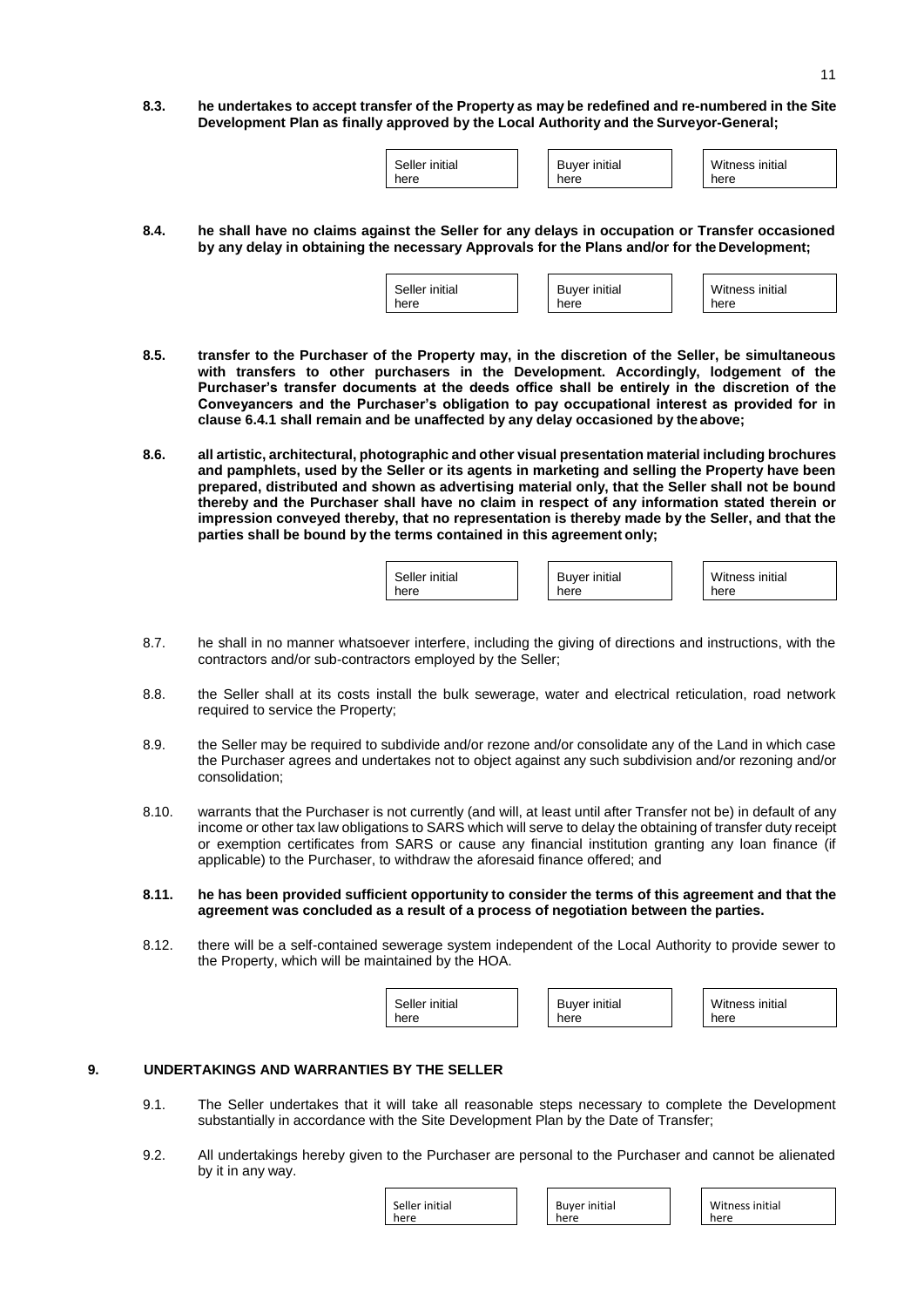# **10. RISK AND PROPRIETARY CHARGES**

10.1. On Transfer, all risk and benefit in and to the Property shall pass from the Seller to the Purchaser and the Property shall thereafter remain solely at the risk and be for the profit and/or loss of the Purchaser, and from which date the Purchaser shall be liable, amongst other things, for the payment of all Levies, rates, taxes, service charges and municipal charges levied against the Property.

# **11. VOETSTOOTS AND CONDITIONS OF SALE**

- 11.1. The Seller has made no representations and given no warranties in respect of the Property or the **Development, in respect of latent or patent defects, or in respect of anything relating thereto, other than as contained in this agreement, and save for the aforesaid warranties, the Property is accordingly sold** *voetstoots,* **in the condition in which it stands.**
- **11.2. The Seller renounces all claims to any excess and will not be answerable for any deficiency in the declared extent of the Property and no warranties are given by the Seller in respect of the**  boundaries of the Property, nor is the Seller required to point out the boundaries, nor is the Seller **liable for the cost of locating same.**
- **11.3. This sale is subject to all such conditions, encumbrances, restrictions and servitudes as are mentioned and/or referred to in the title deeds of the Property and to all such other conditions and servitudes which may be applicable, and to such conditions as are or may hereafter be imposed by any relevant authority.**
- **11.4. The Purchaser acknowledges and agrees that it has satisfied itself as to the condition of the property and it is agreed that the Seller shall not be required to level the property or to carry out any earthworks or landscaping in respect hereof, and/or any soil tests.**
- **11.5. If the Property has been erroneously described in this agreement, the intention of the parties is to describe the Property as set out in the title deed of the Property.**

| here<br>here | Seller initial | <b>Buyer initial</b> | 'Vitr.<br>here |
|--------------|----------------|----------------------|----------------|
|--------------|----------------|----------------------|----------------|

Witness initial

# **12. PROPERTY OWNERS' ASSOCIATION**

- 12.1. It is recorded that the Pontac Parc Property Owners Association (hereinafter referred to as the "POA") will be established for the benefit of all owners of erven and to control and maintain roads, services and amenities within the Development, and further as a condition of the planning approval granted by the Drakenstein Municipality.
- 12.2. The Purchaser shall become a member of the POA against transfer of the property into the name of the Purchaser in the Deeds Office and will remain a member for as long as the Purchaser is the registered owner thereof.
- 12.3. The Purchaser acknowledges that the draft constitution and draft rules of the POA, the draft design manual and the building development parameters have not yet been approved and are subject to change.
- 12.4. The Purchaser acknowledges furthermore that it is aware that:
	- 12.4.1. in terms of the constitution and the rules of the POA, there are standards and guidelines for the design of buildings and no person shall be entitled to construct any building or other structure on the property until the plans and specifications relating thereto have been approved in terms of the constitution of the POA;
	- 12.4.2. in terms of the constitution of the POA, the members of the association are required to pay levies to meet the expenses of the association, including the costs of maintaining the roads, services and other amenities and provisions of an environmental management plan;
	- 12.4.3. in terms of the development control and design manual, there are planning controls, architectural controls, landscaping requirements, environmental guidelines and other requirements relating to the legal development control guidelines for the township;
	- 12.4.4. The POA is responsible for the management and implementation of the environmental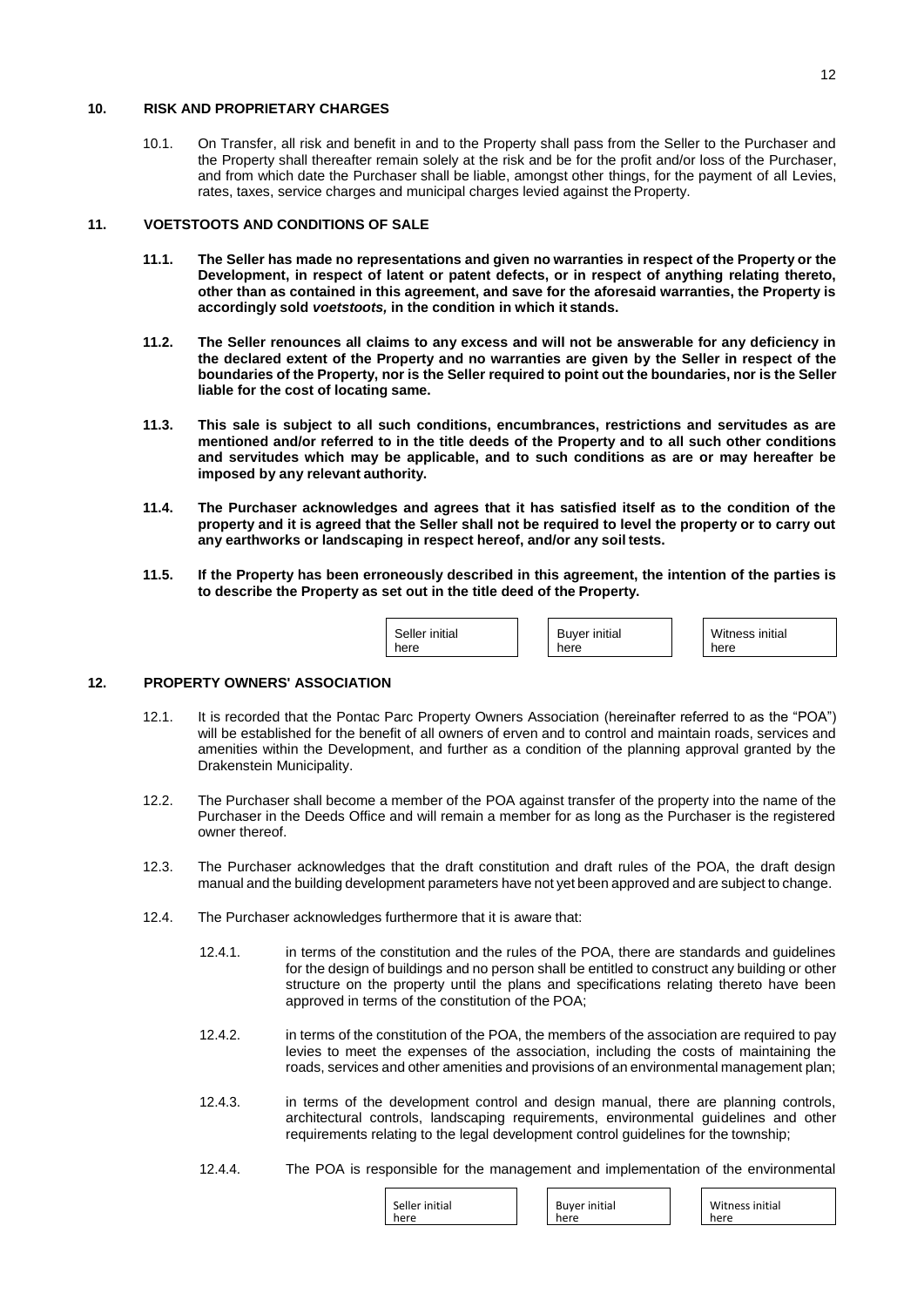- 12.5. The Seller shall cause the Conveyancers to register a title deed condition against the Property in terms of which ownership of the Property may not be transferred save with the prior written consent of the Association, in accordance with the requirements of the Constitution.
- 12.6. The first Annual General Meeting of the Association shall be called once 60% of the Land Units have been transferred to purchasers thereof.
- 12.7. Until the appointment of the first committee members of the Association, the Seller shall assume the responsibilities of the Association, subject to the provisions of the Constitution.
- 12.8. Should the Purchaser sell the Property the Purchaser will ensure that his purchaser is made fully aware of the existence of the Association and the fact that such successor purchaser will automatically become a member of the Association on transfer of the Property to him.
- 12.9. After establishment of the Association, no improvement of any nature may be effected to the Property without the prior written approval of the Association, and on the basis set out in the Constitution.
- 12.10. The Purchaser shall not make any application for the rezoning, consolidation or sub-division of the Property without the prior written consent of the Association and, during the Development Period, of the Seller.
- 12.11. With effect from the date of establishment of the Association, if there is a conflict between any of the provisions of this agreement and a similar provision of the Constitution, the provisions of the Constitution shall prevail.

# **13. RESTRICTION AGAINST ALIENATION**

- 13.1. The property may not be sold, transferred, leased or otherwise alienated or disposed of to any person without written approval of the Association (which approval shall not be unreasonably withheld) unless:-
	- 13.1.1. that person has agreed in writing to remain a member of the Association for so long as he is the registered owner of the property; and
	- 13.1.2. the Association has certified in writing that:-
		- 13.1.2.1. the provisions of 13.1 above have been complied with; and
		- 13.1.2.2. levies for the period until the end of the month of the date of the certificate in question have been paid or secured to the satisfaction of the Association;
		- 13.1.2.3. transfer is effected before the expiry of the period transferred to in 13.1.2.2;
	- 13.1.3. Notwithstanding the provisions of 13.1 above, registration of transfer of the property to any person *ipso facto* constitutes that person as a member of the Association.

# **14. BUILDING REQUIREMENTS IN TERMS OF DESIGN MANUAL**

- 14.1. In order to maintain high standards and to ensure an attractive and harmonious development, no building or structure may be erected on the property unless the architectural design, plans and specifications (including materials) of such building or structure have been approved by the Association or the architect nominated by it in accordance with the provisions of the Constitution. The Association shall be entitled to charge a reasonable fee for the inspection of any plans and/or specifications submitted to it for approval, whether or not approval is granted. An appropriate initial fee shall be R 1 000.00 (One Thousand Rand) per application and may be adjusted from time to time by the Association.
- 14.2. All buildings and structures shall be built in a good and proper and workmanlike manner and strictly in accordance with the plans and specifications approved in accordance with 9.1 above.
- 14.3. The property and all improvements thereon shall be kept and maintained in a neat and tidy condition to the satisfaction of the Association.

| Seller initial | <b>Buyer initial</b> | Witness initial |
|----------------|----------------------|-----------------|
| here           | here                 | here            |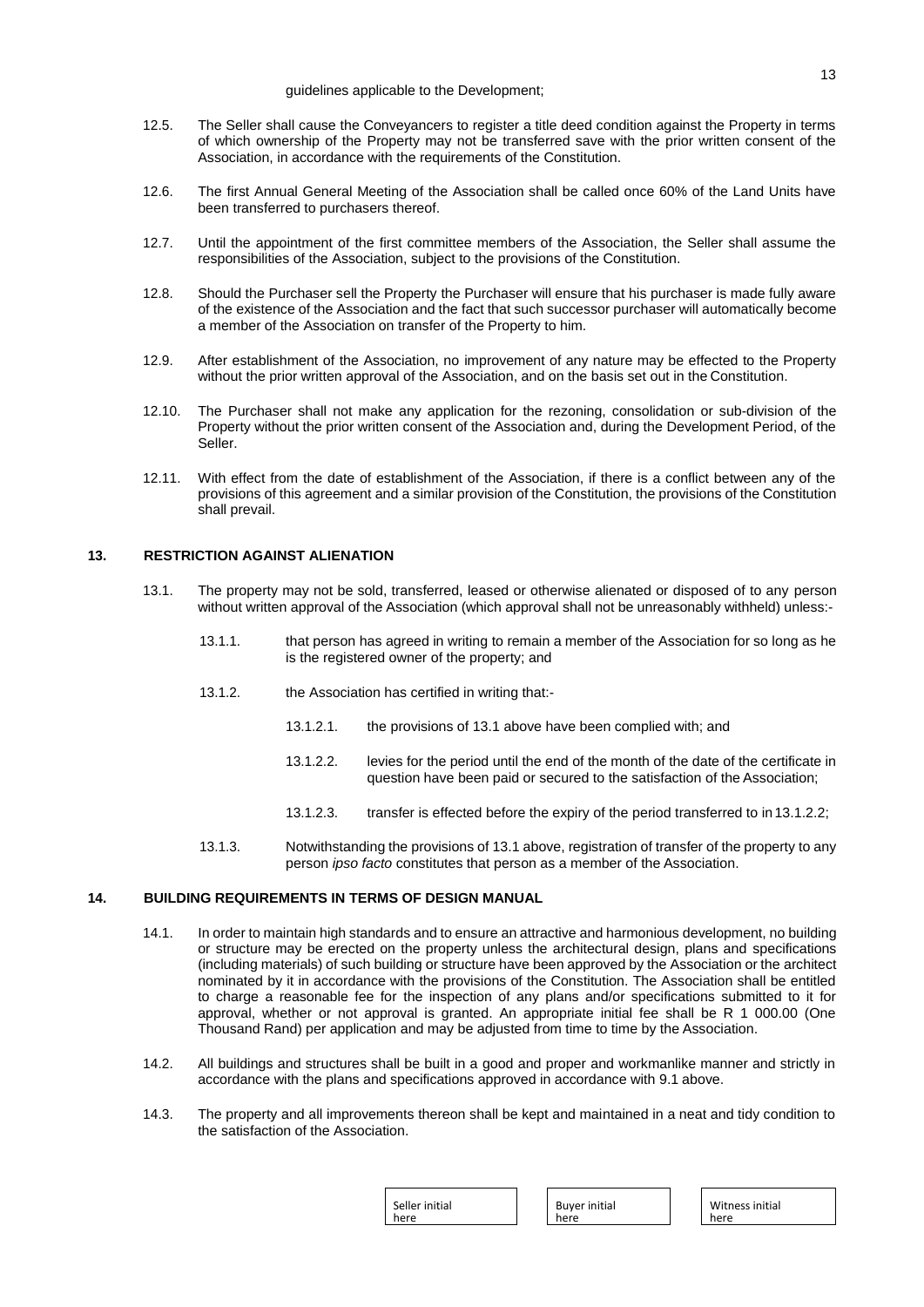#### **15. LEVIES**

- 15.1. In terms of the Constitution, the Association may impose Levies upon its members for the purpose of meeting the expenses of the Association.
- 15.2. The Purchaser acknowledges that he shall be liable for the payment of Levies with effect from the Date of Transfer, the estimated levy being as per item 4 of the Information Schedule.
- 15.3. The Purchaser shall be obliged to furnish the Association with a debit order drawn on the Purchaser's bank in respect of payment of all levies as contemplated in clause 15.1 above.
- 15.4. For the duration of the Development Period, the Seller will not be liable for Levies of any unsold Land Units or undeveloped land arising from the subdivision of the Land in terms of the Constitution.
- 15.5. Pending the determination of the actual amount of such Levies, the Purchaser shall from the Occupation Date pay on account of such Levies an amount as shall be certified by the Seller or the Conveyancers as being their *bona fide* estimate of such monthly Levies.
- *15.6.* Levies shall be paid to the Seller or its appointed agent and thereafter (once established) to the Association, monthly in advance on the first day of each and every calendar month commencing from the Date of Transfer*.*

#### **16. CONSUMER PROTECTION ACT**

**The parties expressly warrant that theyhave familiarised themselves with the provisions of the Consumer Protection Act No. 68 of 2008 and further undertake to comply with same as far as is applicable to this agreement.**

| Seller initial | <b>Buyer initial</b> | Witn |
|----------------|----------------------|------|
| here           | here                 | here |

**17. MANAGING AGENT AND ESTATE MANAGER**

- 17.1. The Seller shall be entitled to appoint the Managing Agent and estate manager for the Development during the Development Period, which appointment shall be valid and binding on the members of the Association for a period of 3 years following the termination of the Development Period.
- 17.2. The Purchaser grants the Seller the irrevocable power and authority to appoint the Managing Agent for the Development for a period of 5 years.

# **18. STIPULATION FOR THE BENEFIT OF THE ASSOCATION**

Any conditions in this agreement which are expressed as being for the benefit of the Association and shall constitute a *stipulatio alteri* in favour of the Association which it may accept at any time.

#### **19. BREACH**

- 19.1. If either party breaches any provision of this agreement and remains in breach for 10 days after written notice to such party requiring that party to rectify that breach, or if either party repudiates this agreement ("**Defaulting Party**"), the other party ("**Aggrieved Party**") shall be entitled at the Aggrieved Party's election to:
	- 19.1.1. sue for the immediate specific performance of any or all of the Defaulting Party's obligations under this agreement whether or not any such obligation is then due; or
	- 19.1.2. (either as an alternative to a claim for specific performance or upon the abandonment of such a claim) cancel this agreement. Written notice of such cancellation shall be given by the Aggrieved Party to the Defaulting Party and the cancellation shall take effect on the giving of such notice.
- 19.2. In the event of the Seller cancelling this agreement in terms of clause 19.1.2:
	- 19.2.1. all amounts paid by or on behalf of the Purchaser in terms of this agreement, including

| Seller initial<br>here | Buyer initial<br>here | Witness initial<br>here |
|------------------------|-----------------------|-------------------------|
|                        |                       |                         |

Witness initial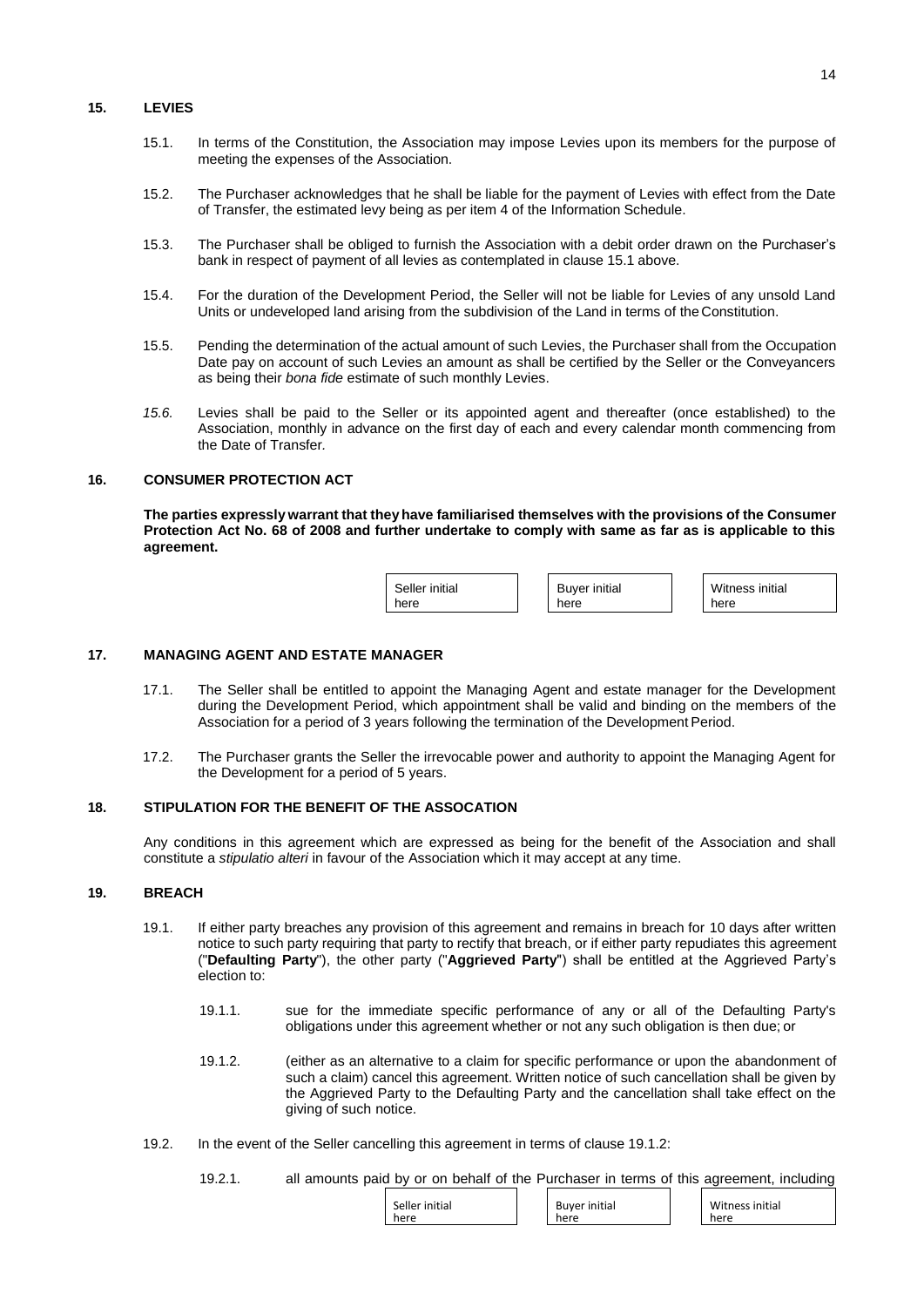amounts paid to third parties, shall be forfeited to the Seller, unless the Seller elects to claim damages in lieu of such forfeiture, in which latter event:

- 19.2.1.1. the Seller shall be entitled to hold such amounts pending determination of the amount of the damages by agreement, order of court, or otherwise;
- 19.2.1.2. if the damages as determined are greater or less than the amounts held by the Seller, the difference shall be paid to the party entitled to the difference, by the other party;
- 19.2.2. the Purchaser shall not be entitled to claim any compensation in respect of any improvements and additions made to the Property.
- 19.3. The Defaulting Party agrees that, in the event of the Aggrieved Party instructing his attorneys and/or taking legal proceedings against the Defaulting Party pursuant to a default by the Defaulting Party, then the Defaulting Party shall pay all legal costs plus VAT incurred by the Aggrieved Party in connection therewith as between attorney and own client, including collection commission laid down at the tariff rate applicable.
- 19.4. The Seller's remedies in terms of this clause are without prejudice to any other remedies to which the Seller may be entitled in law.

#### **20. DISPUTE RESOLUTION**

- 20.1. In the event of a dispute arising out of or in connection with this agreement or the breach, termination or invalidity thereof, then the dispute shall be settled by arbitration in accordance with the provisions of this clause 20.
- 20.2. Upon written notice from any party to the other (the "Dispute Notice") the dispute shall be referred to a suitably qualified independent arbitrator. The arbitrator shall, if the dispute is agreed in writing by the parties to be:
	- 20.2.1. primarily an accounting matter, be an independent practicing accountant of not less than 10 (ten) years' standing as such;
	- 20.2.2. primarily a legal matter, be an attorney of not less than 10 (ten) years' standing as such or a practicing senior counsel;
	- 20.2.3. any other matter, be a suitably qualified independent person,

agreed upon in writing by the parties; provided that if the parties do not, within 14 days of the Dispute Notice agree in writing as to the identity of the arbitrator, the arbitrator shall, irrespective of the nature of the dispute, be appointed by the Registrar of the Arbitration Foundation of Southern Africa upon request by any party to make such appointment;

#### **21. CESSION**

- 21.1. The Purchaser shall not be entitled to cede any of his rights in terms of this agreement without the prior written consent of the Seller.
- 21.2. The Seller shall be entitled to cede its rights and delegate its obligations in terms of this agreement without the consent of the Purchaser.

# **22. JOINT AND SEVERAL LIABILITY**

If this agreement is signed by more than one person as Purchaser, the obligations and liabilities of all the said signatories shall be joint and several.

#### **23. NOTICES AND DOMICILE**

23.1. For the purposes of the giving of notices and the serving of legal process in terms of this agreement, each of the parties chooses as their respective addresses, the addresses specified in the Information Schedule ("**Domicile**").

| Seller initial<br>here | <b>Buyer initial</b><br>here |
|------------------------|------------------------------|
|                        |                              |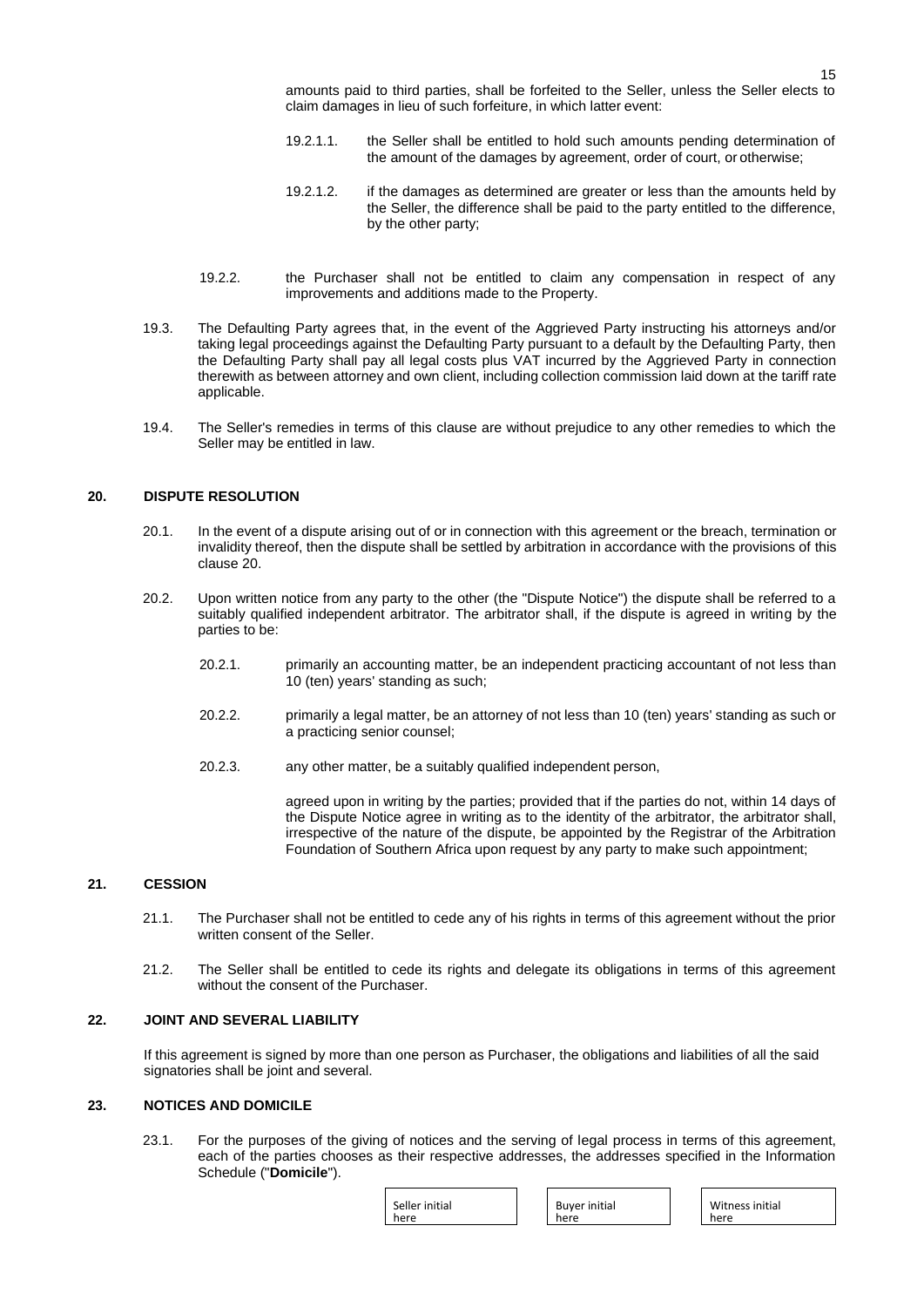- 23.2. Any notice or communication required or permitted to be given in terms of this agreement shall be valid and effective only if in writing but it shall be competent to give notice by e-mail.
- 23.3. Any notice to a party:
	- 23.3.1. sent by prepaid registered post in a correctly addressed envelope to him at an address chosen as his Domicile to which post is delivered shall be deemed to have been received on the 7<sup>th</sup> business day after posting (unless the contrary isproved);
	- 23.3.2. delivered by hand to a responsible person during ordinary business hours at the physical address chosen as his Domicile shall be deemed to have been received on the day of delivery; or
	- 23.3.3. sent by e-mail to his chosen e-mail address shall be deemed to have been received on the date of despatch (unless the contrary is proved).
- 23.4. Despite the provisions of this clause 23, a written notice or communication actually received by a party shall be an adequate written notice or communication to notwithstanding that it was not sent to or delivered at his chosen Domicile.

#### **24. INDEMNITY**

- 24.1. Notwithstanding anything to the contrary in this agreement, the Seller shall not be responsible for any loss or damage to property or any injury to or death of any person being sustained in or about the Property or the Land which the Purchaser or any third party may suffer arising from any act or omission whatsoever or neglect on the part of the Seller, its servants, employees or agents.
- 24.2. The Purchaser or any other person shall not be entitled for any of the said reasons in clause 24.1 or for any other reason whatsoever, to withhold payment of any monies due to the Seller in terms hereof, and the Purchaser hereby indemnifies the Seller accordingly.

# **25. PURCHASER A JURISTIC PERSON**

Should the Purchaser be a company, close corporation or trust the authorised signatory described in item 2 of the Information Schedule warrants that he is duly authorised to enter into this agreement on behalf of the company, close corporation or trust.

#### **26. SURETY**

The Surety described in item 10 of the Information Schedule, hereby binds himself as surety and co-principal debtor in favour of the Seller for due and proper performance by the Purchaser of all of his obligations in terms of this agreement (including any amounts which may become owing arising out of any breach of this agreement) and hereby renounces the benefits of excussion, division, cession of action and *de duobus vel pluribus reis debendi* the meaning and full force and effects of such benefits the Surety acknowledges he knows and understands.

# **27. WARRANTIES BY THE PARTIES**

The parties warrant in favour of each other that:

- 27.1. they have legal capacity and all necessary approvals required to empower and authorise them to enter into this agreement and that such approvals pre-date the date of signature of this agreement by both parties; and
- 27.2. they are not aware of the existence of any fact or circumstance that may impair their ability to comply with all of their obligations in terms of this agreement;

# **28. AGENTS COMMISSION**

- 28.1. The Purchaser warrants that he was introduced to the Seller and to the Property by the Estate Agent, and by no other person or agent, and indemnifies the Seller accordingly.
- 28.2. The Seller shall be liable for and shall pay Commission to the Estate Agent in the amount specified in

| Seller initial<br><b>Buyer initial</b><br>here<br>here |
|--------------------------------------------------------|
|--------------------------------------------------------|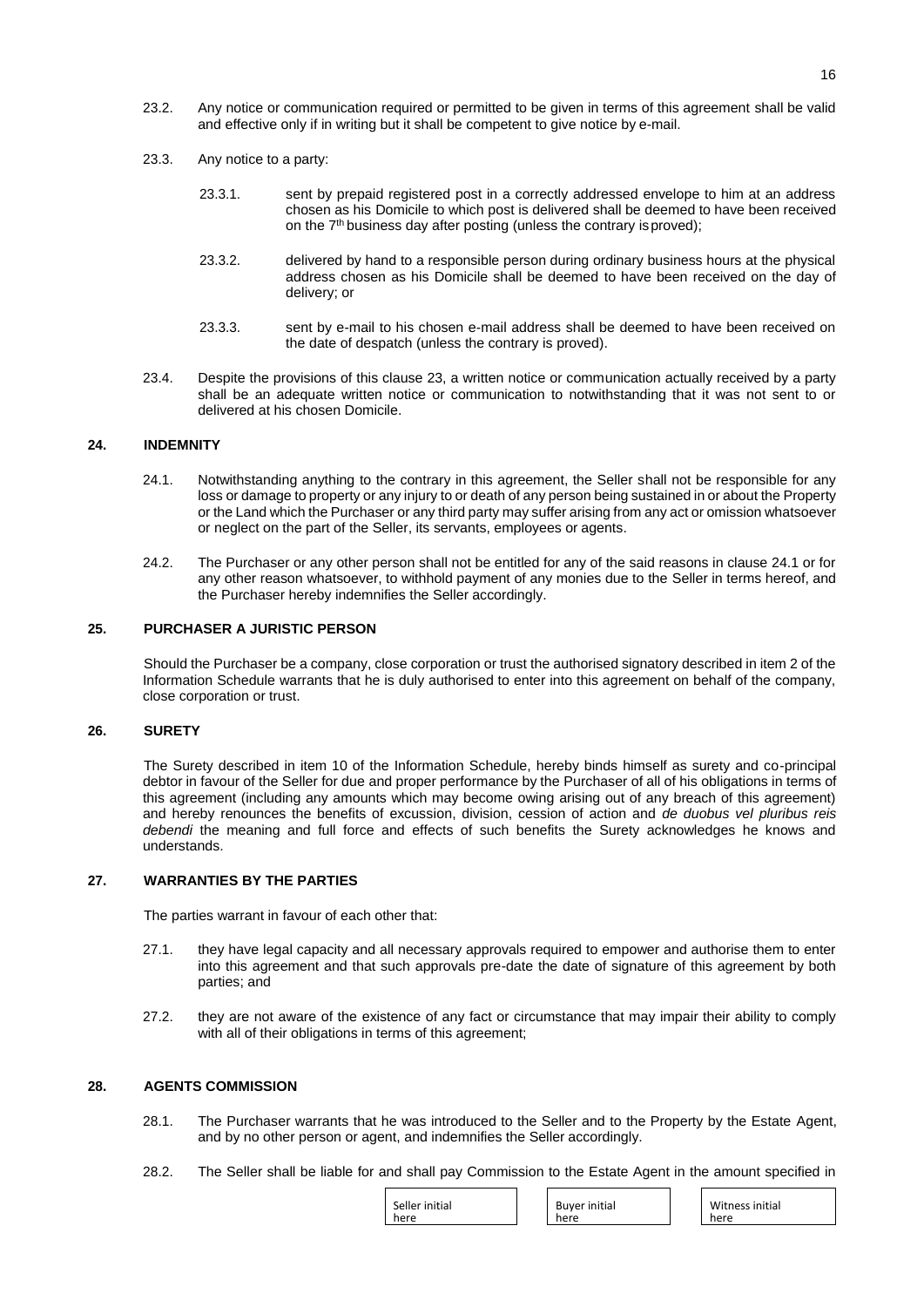item 9 of the Information Schedule. The Commission shall be deemed to have been earned upon acceptance of the offer by the Seller and after fulfilment or waiver, as the case may be, of any conditions precedent, and shall be payable by the Seller to the Estate Agent on the Transfer Date against registration of transfer of the Property to the Purchaser. The Seller hereby irrevocably authorises the Seller's Conveyancers to pay the Commission to the Estate Agent from the Purchase Price on the Transfer Date.

28.3. If this agreement is cancelled by reason of the Purchaser's default, the Seller shall have no obligation to the Estate Agent in respect of commission and hereby cedes and assigns to the Estate Agent, any right to claim commission owing from the Purchaser which arises from such cancellation.

# **29. CO-OPERATION**

Each of the parties hereby undertakes to:

- 29.1. sign and/or execute all such documents (and without limiting the generality of the aforegoing, same shall include the execution of the necessary power of attorney and transfer duty declarations);
- 29.2. do and to procure the doing by other persons, and to refrain and procure that other persons will refrain from doing, all such acts; and
- 29.3. pass, and to procure the passing of all such resolutions of directors or shareholders of any company, or members of any close corporation, or trustees of any trust, as the case may be,

to the extent that the same may lie within the power of such party and may be required to give effect to the import or intent of this agreement, and any contract concluded pursuant to the provisions of this agreement.

## **30. GENERAL PROVISIONS**

- 30.1. Governing Law & Jurisdiction
	- 30.1.1. This agreement shall be governed by and interpreted in accordance with the laws of the Republic of South Africa.
	- 30.1.2. The Purchaser hereby consents in terms of section 45 of the Magistrate's Court Act 32 of 1944, as amended, to the jurisdiction of any Magistrate's Court having jurisdiction over his person under section 28 of that Act, notwithstanding that any action or proceeding arising out of this agreement would otherwise be beyond the jurisdiction of such court. The Seller shall, however, have the right to institute action in any other court of competent jurisdiction

## 30.2. General

- 30.2.1. No alteration, cancellation, variation of, or addition hereto shall be of any force or effect unless reduced to writing and signed by all parties to this agreement or their duly authorised representatives.
- 30.2.2. This document contains the entire agreement between the parties and no party shall be bound by any undertakings, representations, warranties, promises or the like not recorded herein.
- 30.2.3. No indulgence, leniency or extension of time which any party ("the grantor") may grant or show to any other party, shall in any way prejudice the grantor or preclude the grantor from exercising any of its rights in the future.
- 30.2.4. To the extent permissible by law no party shall be bound by any express or implied or tacit term, representation, warranty, promise or the like not recorded herein, whether it induced the contract and/or whether it was negligent or not.
- 30.2.5. The Purchaser and the Seller warrant that all material terms of this agreement have adequately been explained to them prior to signature of this agreement.

## 30.3. Interpretation

In this agreement and all annexures and schedules, unless specifically provided otherwise:

| Seller initial | <b>Buyer initial</b> | Witness |
|----------------|----------------------|---------|
| here           | here                 | here    |
|                |                      |         |

initial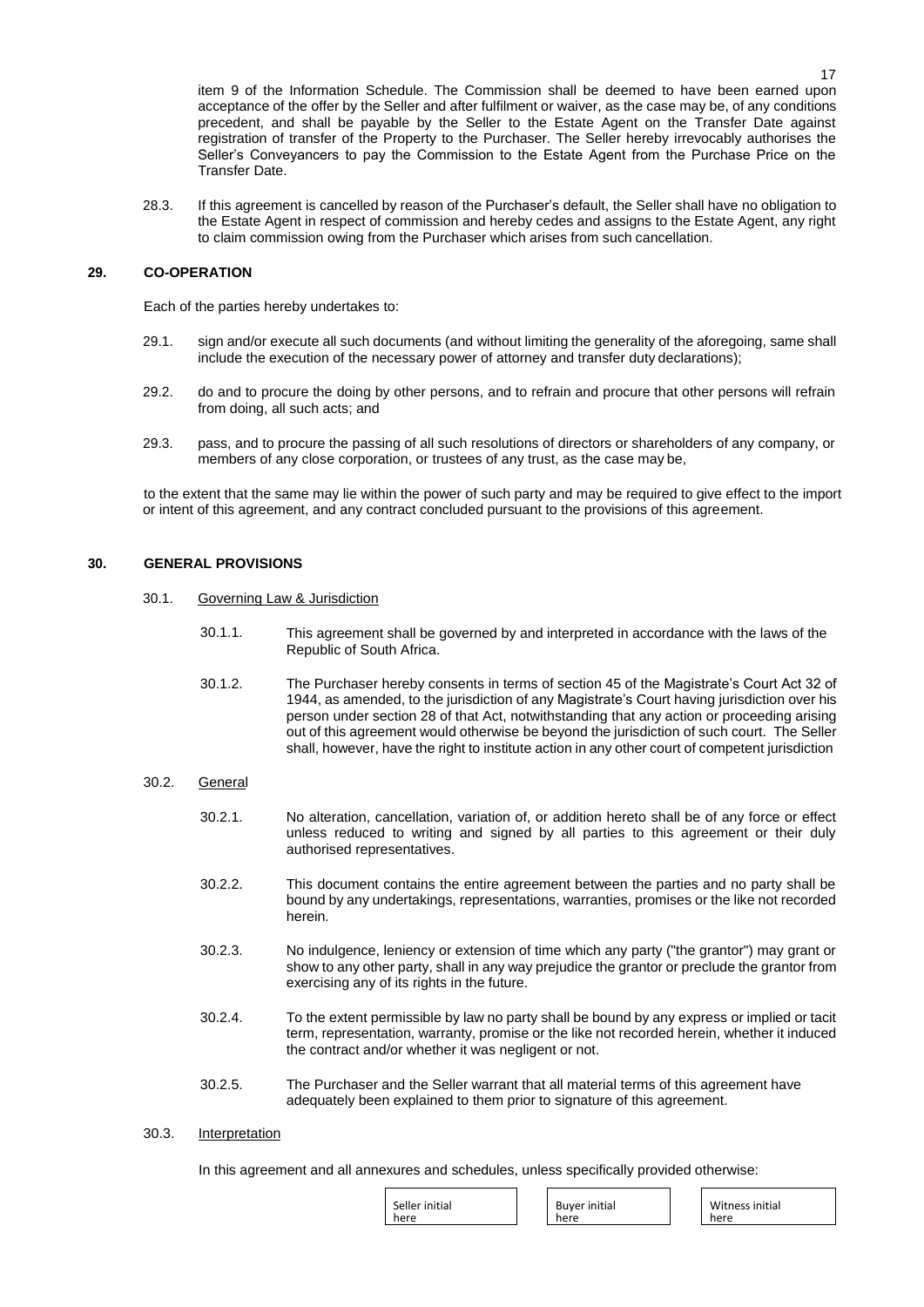- 30.3.1. any reference to "writing" includes electronic communication as defined in the Electronic Communications and Transactions Act, 2002 and "written" shall have a corresponding meaning;
- 30.3.2. words importing the masculine gender include the feminine and neuter genders and vice versa; the singular includes the plural and vice versa; and natural persons include created entities (corporate or unincorporated) and the state and vice versa;
- 30.3.3. references to a "person" include a natural person, company, close corporation or any other juristic person or other corporate entity, a charity, trust, partnership, joint venture, syndicate, or any other association of persons;
- 30.3.4. when any number of days is prescribed in this agreement, same shall be reckoned exclusively of the first and inclusively of the last day;
- 30.3.5. the rule of construction that a contract shall be interpreted against the party responsible for the drafting or preparation of the contract, shall not apply;
- 30.3.6. any reference in this agreement to a party shall include a reference to that party's assigns expressly permitted under this agreement and, if such party is liquidated or sequestrated, be applicable also to and binding upon that party's liquidator or trustee, as the case may be;
- 30.3.7. references to any amount shall means that amount exclusive of VAT, unless the amount expressly includes VAT. All or any VAT payable by the Purchaser in terms of this agreement shall become due for payment and shall be paid by the Purchaser forthwith upon presentation of the relevant invoice by the Seller to the Purchaser. Any dispute which may arise between the Seller and the Purchaser as to the liability for and/or payment of VAT or the amount thereof in terms of this agreement shall be referred to the auditors of the Seller for decision and their decision shall be final and binding between the parties and carried into effect

# **31. OFFER**

- 31.1. The Purchaser's signature to this agreement constitutes an offer and this offer is irrevocable and open for a period of 7 (seven) days after the date of signature by the Purchaser, whereafter it expires. It is specifically recorded that the production of a counter offer by the Seller to whom this offer is made shall not be deemed to be a refusal of this offer and the offer shall accordingly remain irrevocable until expiry of the period stated above.
- 31.2. The Seller undertakes to send a copy of this agreement signed by him evidencing acceptance of the offer contained herein to the Agency as soon as reasonably possible after his signature, but the Seller's failure to do so timeously shall not invalidate this offer.

# **32. COUNTERPARTS**

This agreement may be signed in one or more counterparts all of which shall be considered one and the same agreement and shall become effective when a counterpart has been signed by each of the parties.

SIGNED by the parties on the following dates and at the following places respectively:

| For        | THE SELLER           |                                                       |                               |                         |
|------------|----------------------|-------------------------------------------------------|-------------------------------|-------------------------|
| Signature: |                      |                                                       |                               |                         |
|            |                      | who warrants that he / she is duly authorised thereto |                               |                         |
| Name:      |                      |                                                       | Witness Signature:            |                         |
| Date:      |                      |                                                       | Witness Name:                 |                         |
| Place:     |                      |                                                       | Witness Identity Number: ____ |                         |
| <b>For</b> | <b>THE PURCHASER</b> |                                                       |                               |                         |
|            |                      |                                                       |                               |                         |
|            |                      | Seller initial<br>here                                | <b>Buyer initial</b><br>here  | Witness initial<br>here |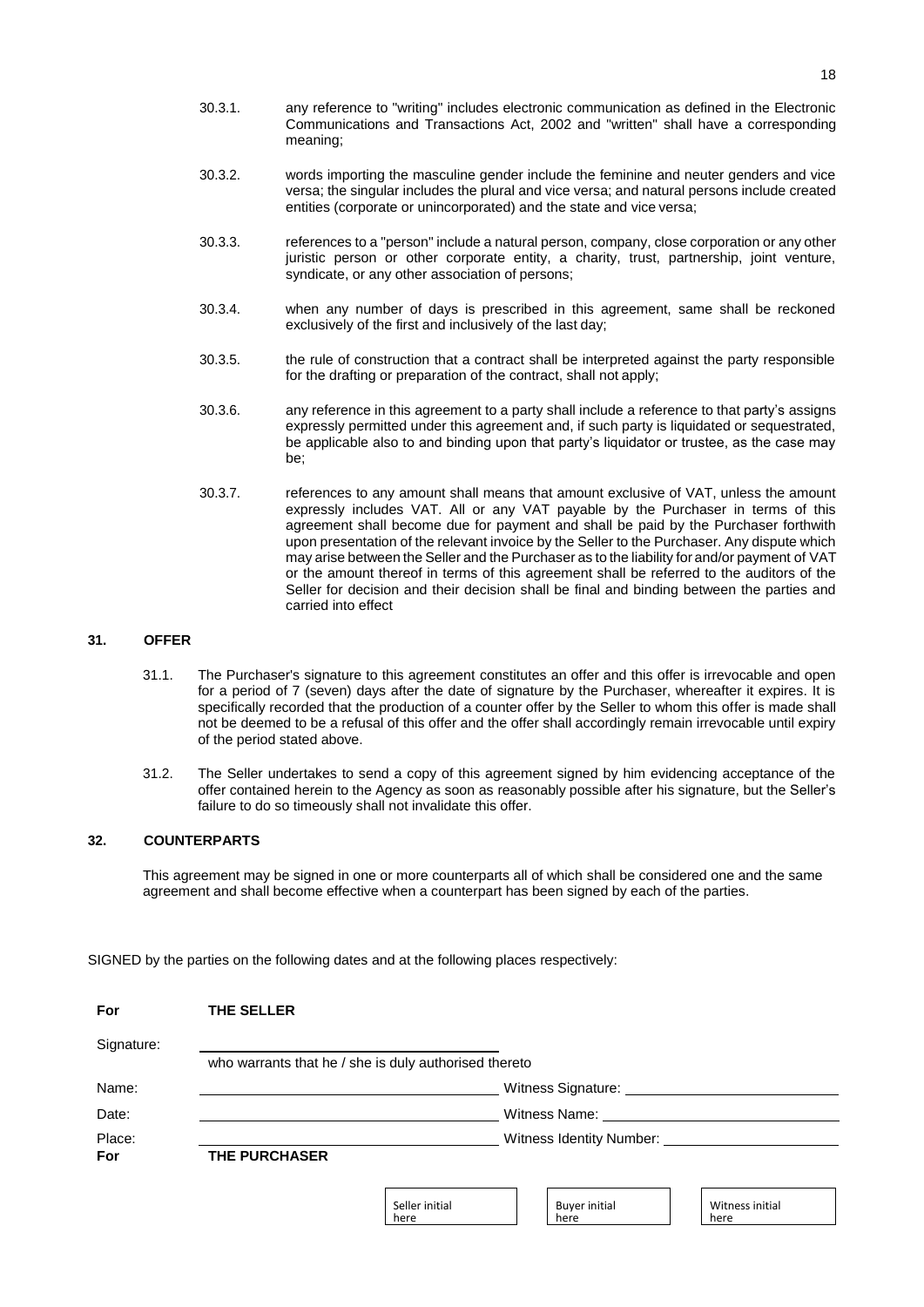| Signature: |                                                       |                                                   |  |
|------------|-------------------------------------------------------|---------------------------------------------------|--|
|            | who warrants that he / she is duly authorised thereto |                                                   |  |
| Name:      |                                                       | Witness Signature: View Management Communications |  |
| Date:      |                                                       |                                                   |  |
| Place:     |                                                       |                                                   |  |
|            |                                                       |                                                   |  |
|            |                                                       |                                                   |  |
| For        | <b>THE SURETY</b>                                     |                                                   |  |
|            |                                                       |                                                   |  |
| Signature: |                                                       |                                                   |  |
|            | who warrants that he / she is duly authorised thereto |                                                   |  |
| Name:      |                                                       |                                                   |  |
| Date:      |                                                       | Witness Name: Witness Name:                       |  |
| Place:     |                                                       | Witness Identity Number: _________                |  |

By its signature to this agreement, the Estate Agent accepts the benefits given to it

| For        | <b>THE AGENT</b>                                      |
|------------|-------------------------------------------------------|
| Signature: | who warrants that he / she is duly authorised thereto |
| Name:      |                                                       |
| Date:      |                                                       |
| Place:     |                                                       |

| Seller initial |  |
|----------------|--|
| here           |  |

٦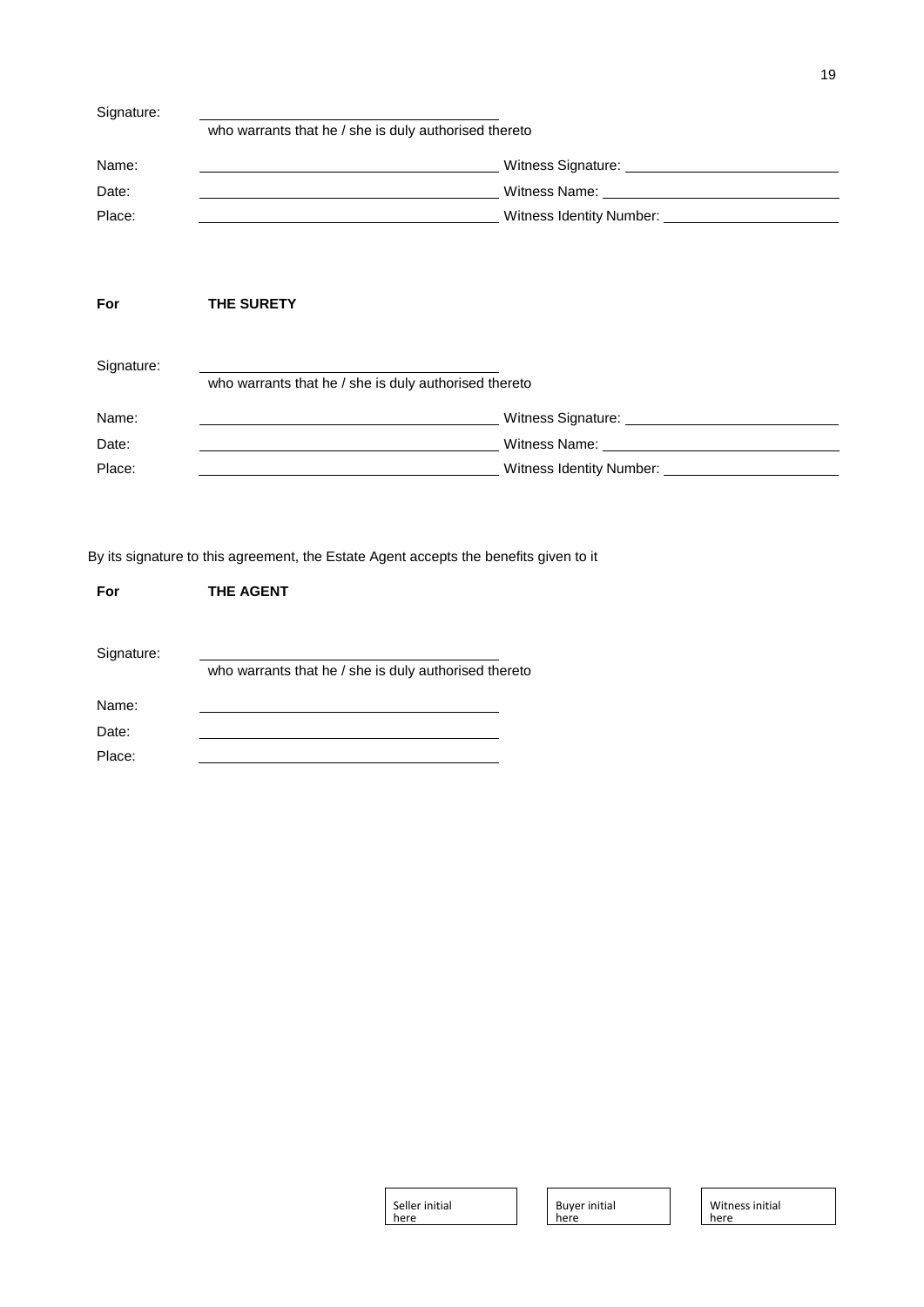Annexure A – Subdivision Plan

Seller initial here

Buyer initial here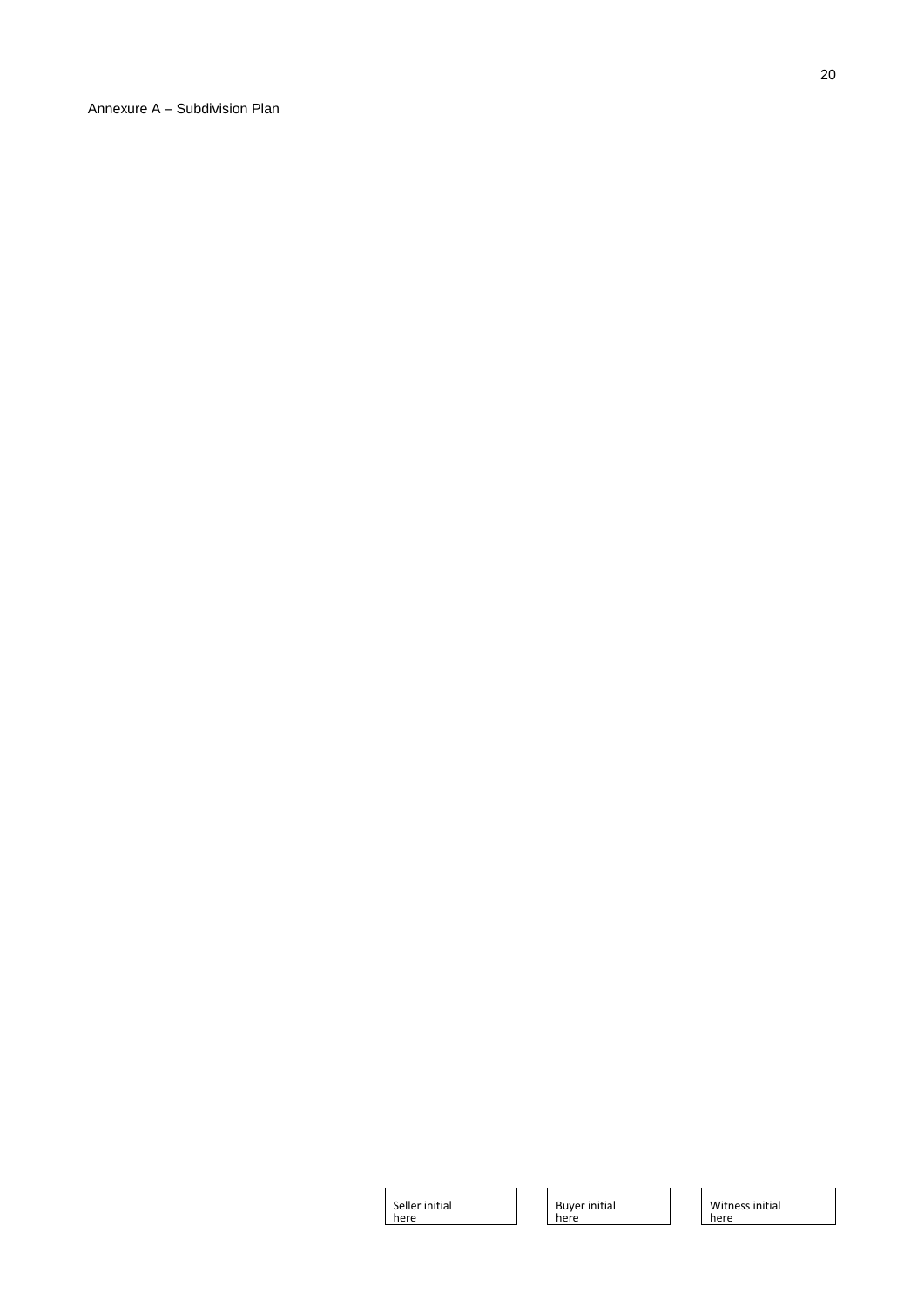Annexure B – Site Development Plan

21

Seller initial here

Buyer initial here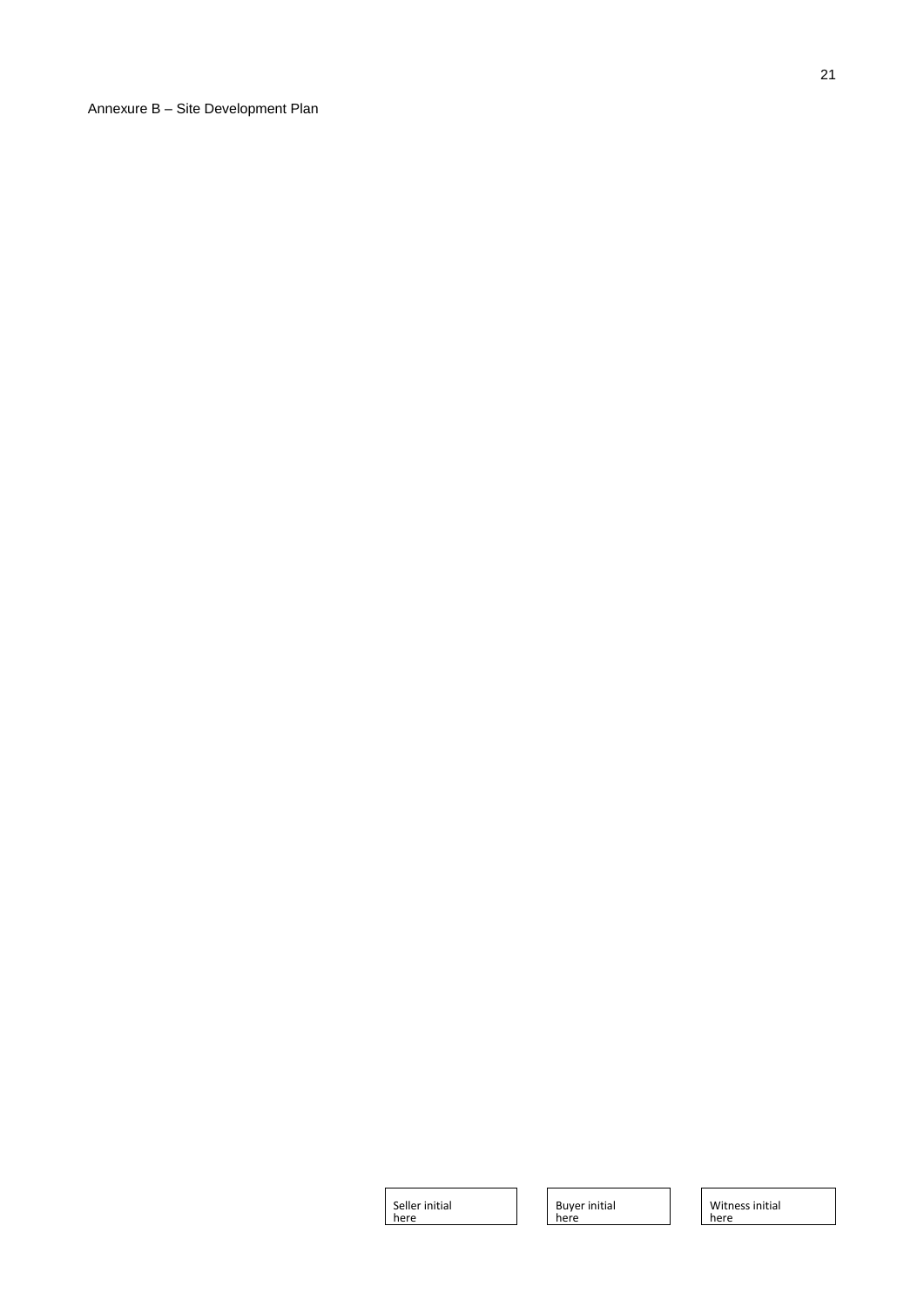Annexure C – Design Manual including Landscaping Plan

Seller initial here

Buyer initial here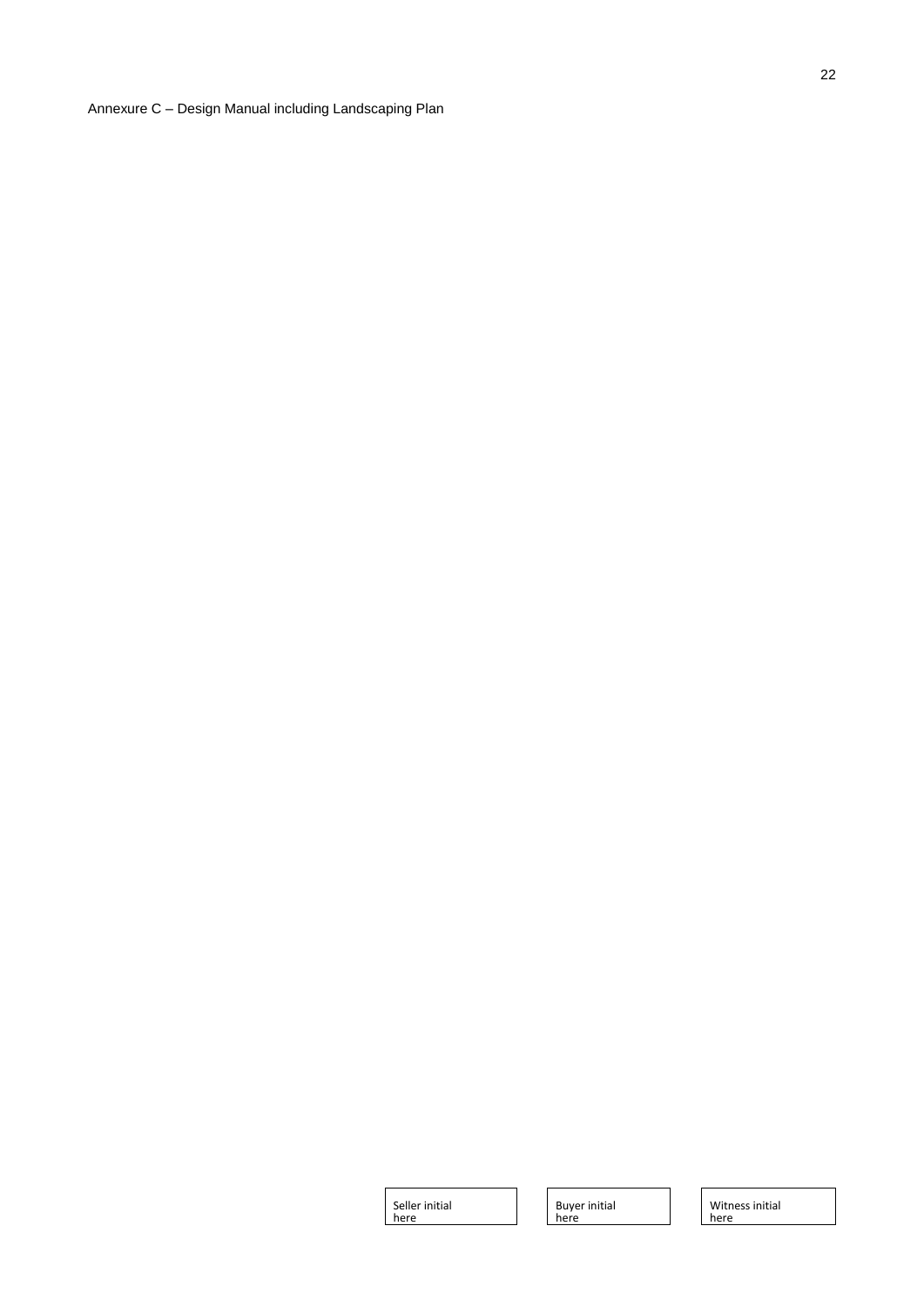Annexure D – POA

Seller initial here

Buyer initial here